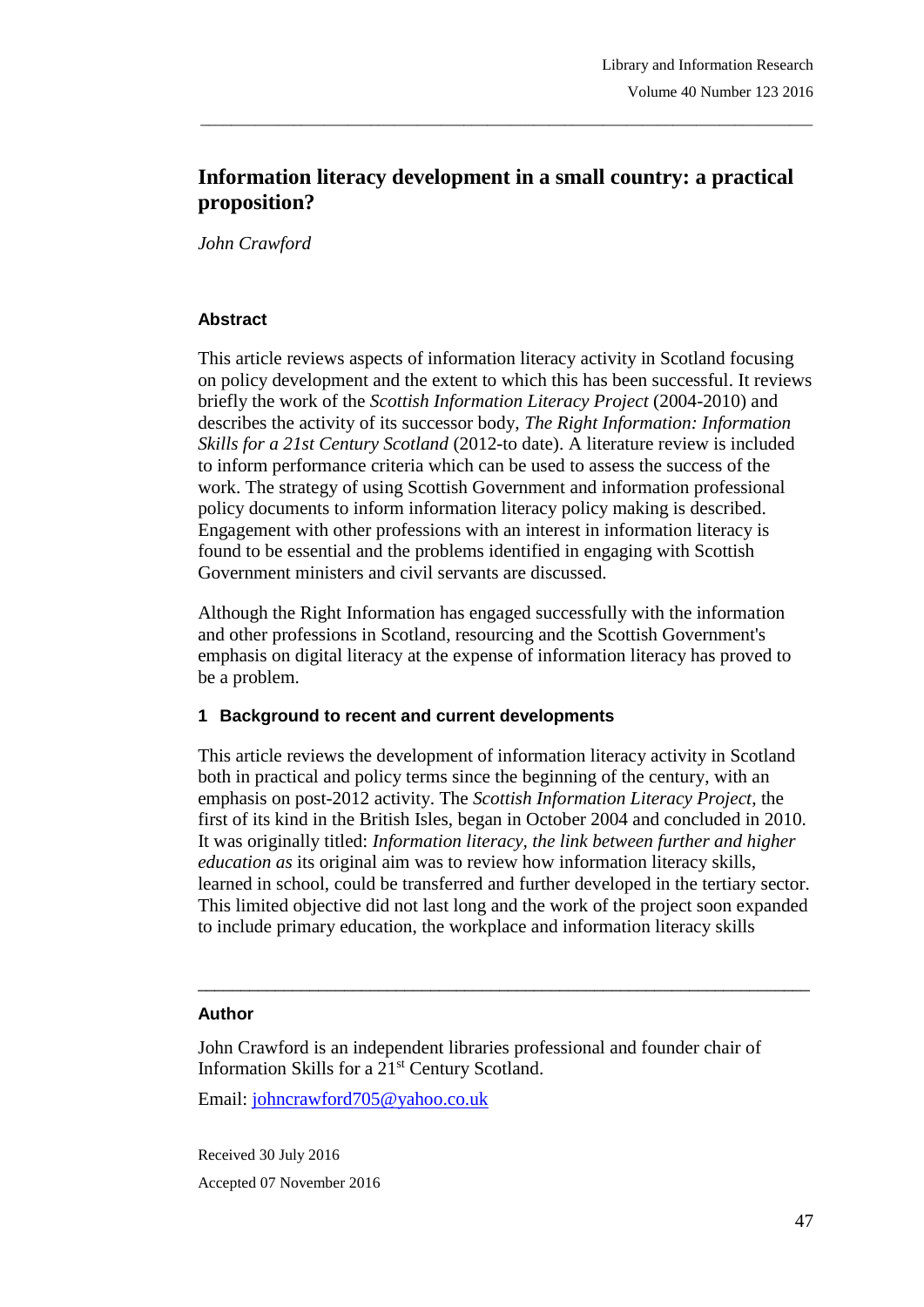development via public libraries. Its principal product was the National Information Literacy Framework Scotland, which attributed information literacy skill levels to successive educational levels from primary school to PhD level (Irving, 2011). The work of the Project helped to inspire activity in other parts of the British Isles, notably in Wales where the *Welsh Information Literacy Project* began in late 2009 as a result of a conference held in late November of that year at which I, as director of the *Scottish Information Literacy Project*, was a principal speaker. The Project functioned in three phases from the end of 2009 and concluded with a conference in Wrexham in March 2015. Its achievements included a framework derived from the Scottish model and the development of accredited information literacy learning (Agored) units (Eynon, 2013). At the concluding conference in March 2015 there were a series of excellent presentations in which the presenters reported on how the Agored units had been used to develop skills among both young and older people and community groups (Chartered Institute of Library and Information Professionals Information Literacy Group, 2015). In Ireland 'The BILI: Building Information Literacy in Ireland' drew on the work of the Scottish Information Literacy Project. Its recommendations centred on a two-tiered approach to IL development: a practitioner-led community of practice that facilitates communication and collaboration, and a high-level advocacy committee to foster a holistic national strategy (Connolly *et al.*, 2012).

\_\_\_\_\_\_\_\_\_\_\_\_\_\_\_\_\_\_\_\_\_\_\_\_\_\_\_\_\_\_\_\_\_\_\_\_\_\_\_\_\_\_\_\_\_\_\_\_\_\_\_\_\_\_\_\_\_\_\_\_\_\_\_\_\_\_\_\_\_\_\_\_\_\_\_\_\_\_\_

The Scottish Information Literacy Project was effectively the foundation of crosssectoral, national information literacy activity in Scotland although there were other activities early in the century. In the early 21st century the Chartered Institute of Library and Information Professionals in Scotland (CILIPS) produced an information literacy toolkit (Chartered Institute of Library and Information Professionals in Scotland, 2011) which was divided into three sections:

- a practical toolkit to assist in planning the development and implementation of courses;
- a resource bank providing valuable advocacy materials and examples of good practice;
- a CPD area highlighting areas of professional relevance and links to the Chartered Institute of Library and Information Professionals (CILIP) Framework of Qualifications.

It is unclear how influential this product was. Another more enduring initiative is the document *How good is our public library service? A Public Library Improvement Model for Scotland* originally published in 2007 and now updated (Scottish Library and Information Council, 2015a). This includes a section on information literacy:

*[Public] Libraries should offer support for information literacy and digital literacy to improve access and use of information services. Citizens need to develop skills to access information and participate in lifelong learning, in order*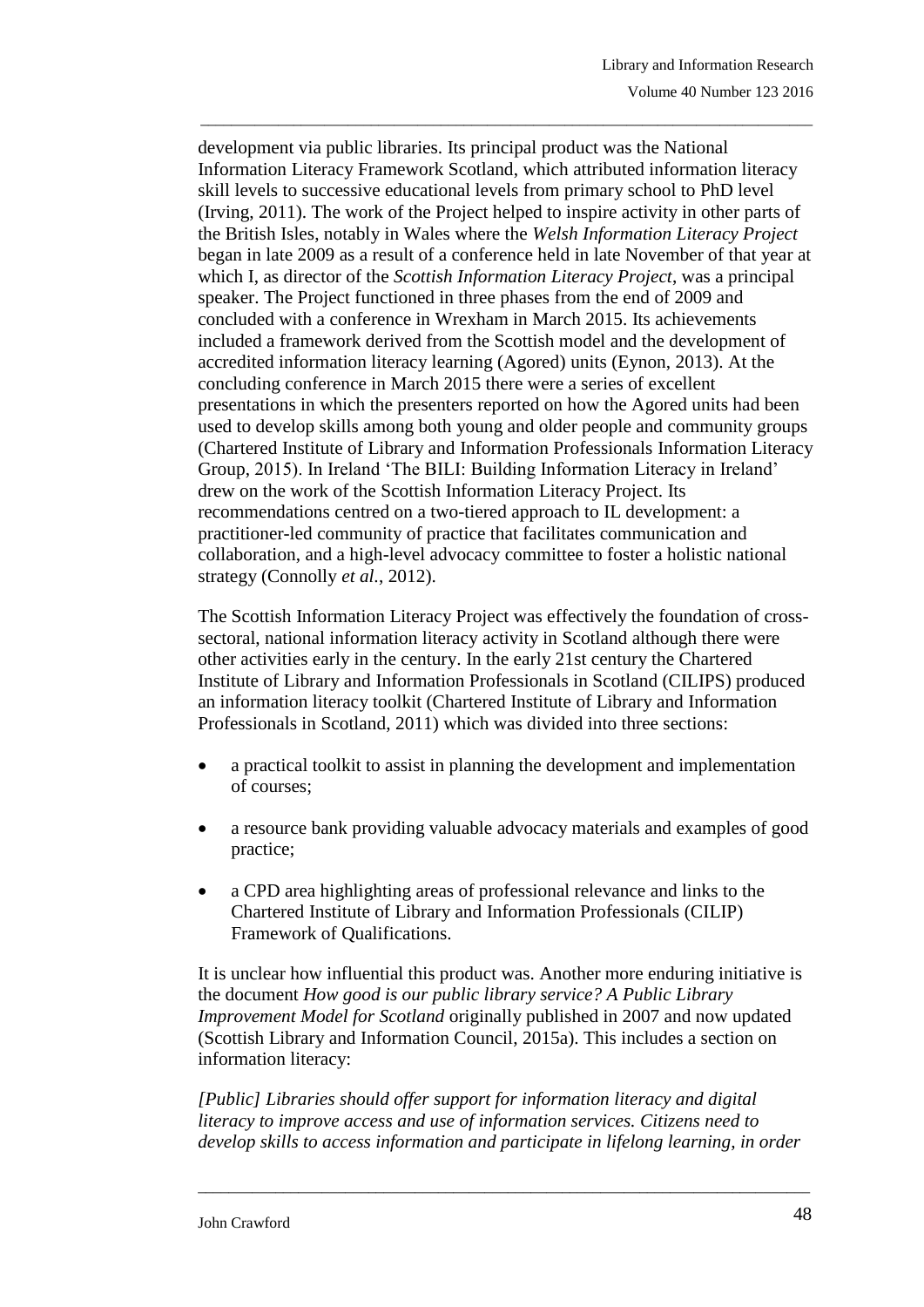*to increase their economic effectiveness and to become active citizens. Libraries, with their knowledgeable workforce, are very well placed to intervene and support people to improve their digital literacy skills.*

\_\_\_\_\_\_\_\_\_\_\_\_\_\_\_\_\_\_\_\_\_\_\_\_\_\_\_\_\_\_\_\_\_\_\_\_\_\_\_\_\_\_\_\_\_\_\_\_\_\_\_\_\_\_\_\_\_\_\_\_\_\_\_\_\_\_\_\_\_\_\_\_\_\_\_\_\_\_\_

(Scottish Library and Information Council, 2015a, 14)

The emphasis on the economy and active citizenship is notable and will be returned to later.

During the time of its existence the project attracted collaborators, partners and supporters who felt that the work of the project should continue, and following discussions with key activists this led to the formation in 2012 of *The Right Information: Information Skills for a 21st Century Scotland*, an online Community of Practice (Scottish Library and Information Council, 2016; Scottish Information Literacy Project, 2013). The launch took place at the CILIPS annual conference in Dundee in June 2012 and support from CILIPS and the Scottish Library and Information Council (SLIC) has been a conspicuous feature of the Group's activities, including the design of the website by SLIC staff. It brings together a diverse range of information professionals and also representatives from other professions in Scotland to exchange information about information literacy activities, promote innovation and, more recently, to promote information literacy as a national policy issue in Scotland. Communication is by blogging, email and Twitter with face to face meetings twice a year. Activities include presentations, blogging, writing articles and the production of training packages.

Members have produced online learning materials for HE, FE and the primary school sectors. Examples include Project Blaster (NLS, 2013), an online learning package aimed at older primary school pupils which aims to be a fun way to introduce children to information literacy skills. Also notable is Dundee College's Literacy Information Skills project, an employability and information literacy skills training programme (Mawhirt. 2013). The Literacy Information Skills project ran for 12 weeks per group, so up to three classes could attend in any academic year. The core topics of the course covered:

- $\bullet$  How the internet works and online safety / privacy;
- Using Google Earth / Maps and learning about directions and using a map;
- Healthy eating and exercise;
- Weighing and measuring (including weighing ingredients and measuring height);
- Completing a library induction and making a comic strip version of the library user guide;
- Visiting Waterstone's to choose books for their own library collection.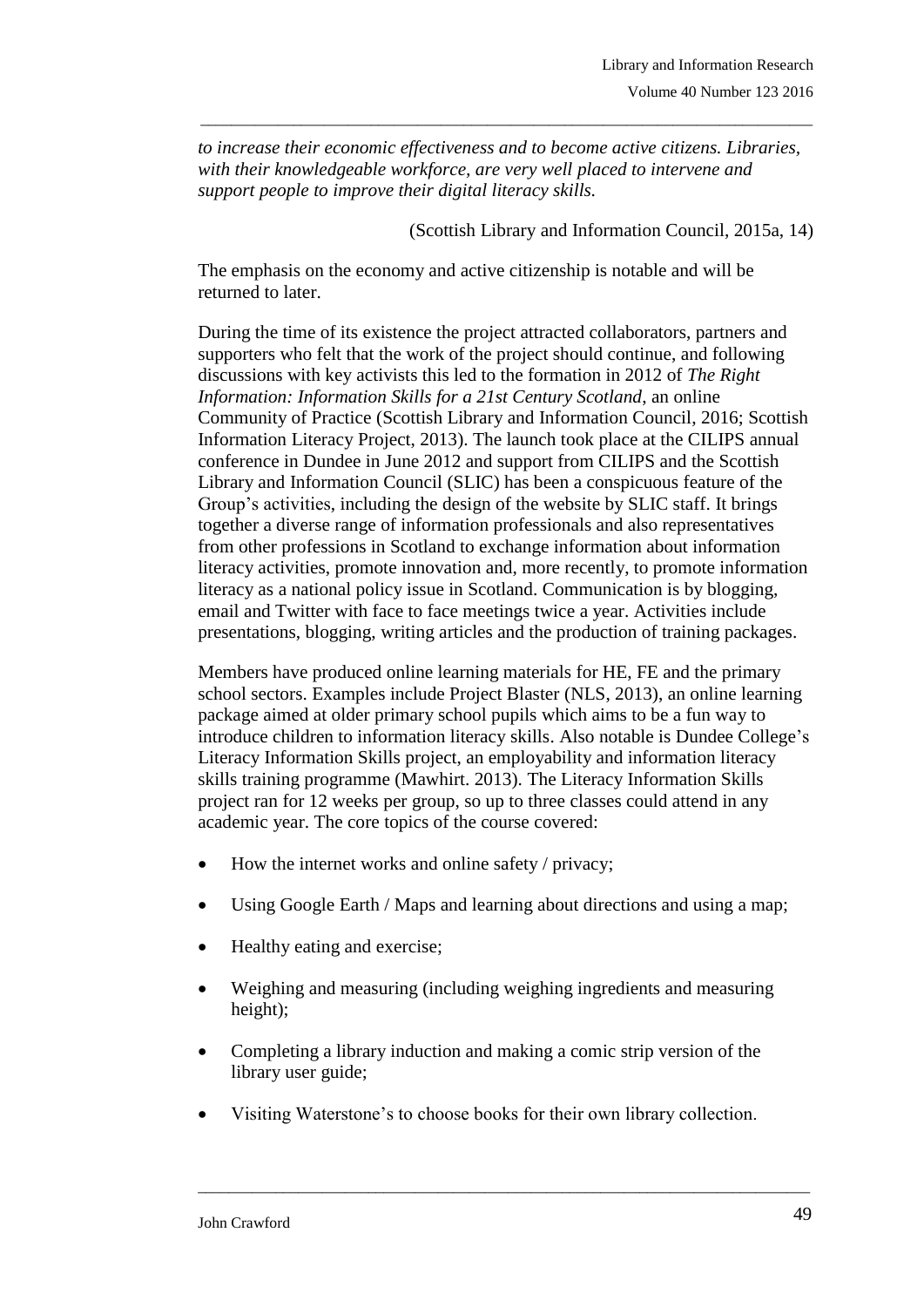Mawhirt concludes that "outcomes of the project have included both improved literacy skills and improved confidence and social skills." (2013, 23).

\_\_\_\_\_\_\_\_\_\_\_\_\_\_\_\_\_\_\_\_\_\_\_\_\_\_\_\_\_\_\_\_\_\_\_\_\_\_\_\_\_\_\_\_\_\_\_\_\_\_\_\_\_\_\_\_\_\_\_\_\_\_\_\_\_\_\_\_\_\_\_\_\_\_\_\_\_\_\_

An example from higher education is SMILE which is "an information and digital literacy training package which aims to teach … basic skills" to Glasgow Caledonian University students (Glasgow Caledonian University, 2010a). It also contains help on communication and other academic skills in bite-sized sections. Although tailored to the needs of Caledonian University students much of the content is applicable elsewhere. It is comprehensive and includes such topics as communication, evaluation, plagiarism and referencing, research, searching and writing and numeracy.. In order to ensure that the training package addresses the skills most relevant to graduates, its content has been created with direct reference to the National Information Literacy Framework Scotland, and lists of graduate attributes identified by Glasgow Caledonian University and the Confederation of British Industry (Glasgow Caledonian University, 2010b).

More recent and ongoing work includes Lauren Smith's extensive work on the use of information by young people in Scotland (Smith, 2013 & 2014) and Bill Johnston's work on the use of information by older people (see accompanying article) to support active lifestyles and support their continuing good health.

### **2 Literature review**

Demonstrating holistic information literacy strategies within one country presents some problems because the literature essentially consists of some overview studies and policy documents issued by the Scottish Government and professional bodies. In 2011 the veteran information literacy advocate, Woody Horton, published a useful article 'Information Literacy Advocacy - Woody's ten commandments' in which he listed ten lessons which he had learned in information literacy advocacy. These are:

- *Patience and perseverance;*
- *Find an in-house champion;*
- *Aim for the top;*
- *Link information literacy to specific long-standing goals and reforms;*
- *Link to the twenty first century and the global information/knowledge society;*

- *Resistance to change is "normal";*
- *Don't bite off more than you can chew;*
- *Pilot test, experiment and compartmentalize;*
- *Advocacy is not for the faint of heart;*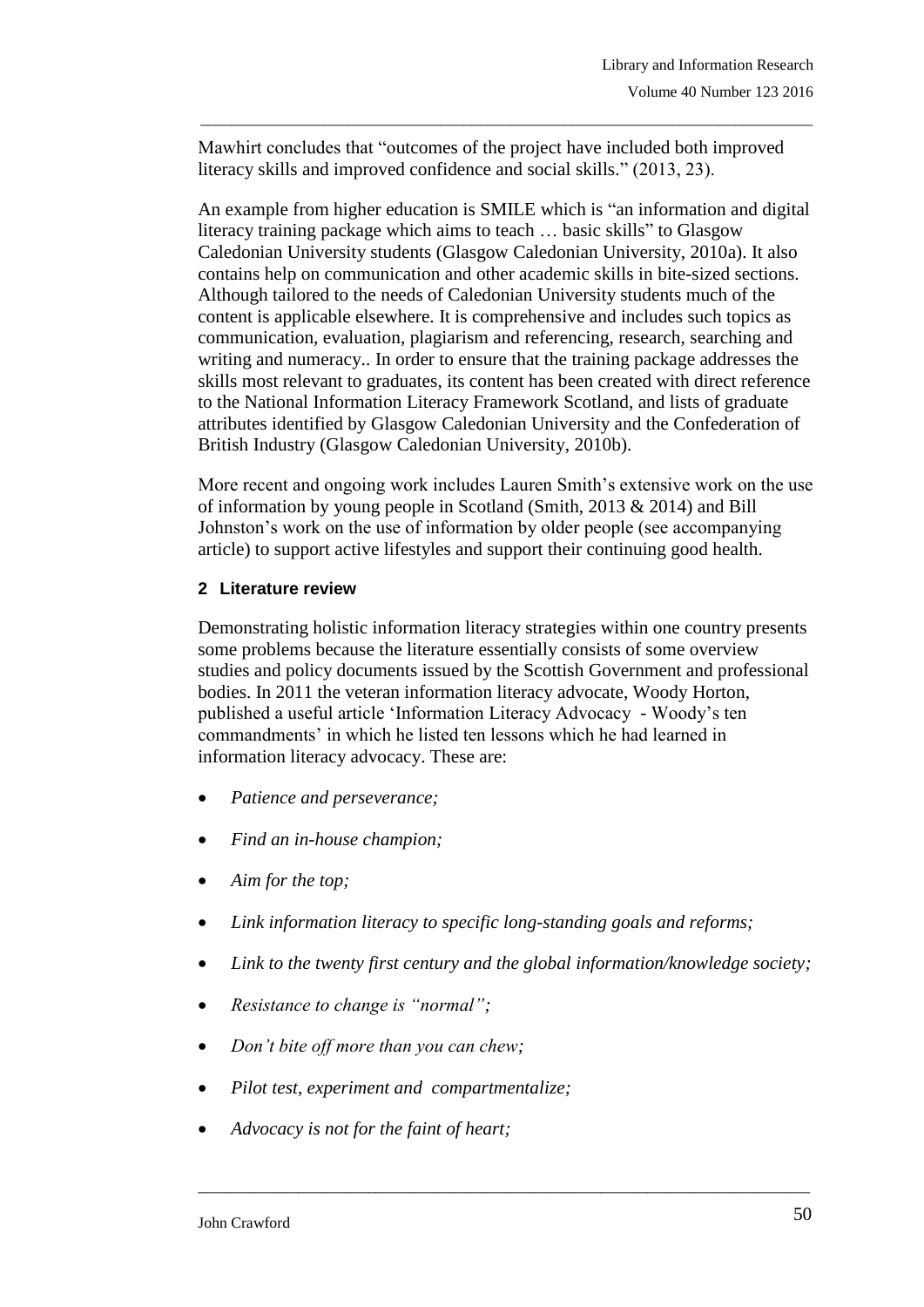*Do your homework.*

(Horton, 2011)

These points will be returned to later. Basili (2011) and Whitworth (2011) have reviewed information literacy policy documents from which the following conclusions can be drawn:

\_\_\_\_\_\_\_\_\_\_\_\_\_\_\_\_\_\_\_\_\_\_\_\_\_\_\_\_\_\_\_\_\_\_\_\_\_\_\_\_\_\_\_\_\_\_\_\_\_\_\_\_\_\_\_\_\_\_\_\_\_\_\_\_\_\_\_\_\_\_\_\_\_\_\_\_\_\_\_

- 1. Information literacy policy documents should be about information literacy and not something else;
- 2. They should have some form of government endorsement and support;
- 3. They should be genuinely cross-sectoral covering all education levels from early years to PhD level, the workplace, health, lifelong learning, employability and skills development and citizenship and civil rights;
- 4. They should be at least informed and preferably led by the professional bodies of the countries concerned;
- 5. They should be collaborative with input from all organisations in the countries concerned such as skills development bodies, employers' organizations, trades unions, teaching and learning organizations and relevant NGOs.

Again there is something of a template against which performance can be measured. Although a role for information literacy in the democratic process and civic engagement was identified in the *Alexandria Proclamation* (Garner, 2005) it has not produced much activity and international comparisons are difficult. Some pioneering work has been done in comparing information literacy strategies (Basili, 2011; Whitworth, 2011) above but what actually happens in practical terms is another matter.

## **3 Methodology**

This paper is based on a review of information literacy policy in Scotland since 2004, with a focus on the most recent developments. This included gathering and evaluating relevant policy documents, as well as drawing on my own experience with groups and organisations involved in information literacy strategic planning and delivery within Scotland.

Three case studies were identified as providing particularly important and revealing perspectives on information literacy related questions in Scotland:

 Case Study 1: Young Scot and the 5Rights framework (2015 – present), focusing on implementing and promoting within Scotland the 5Rights framework of rights for children and young people in the digital space;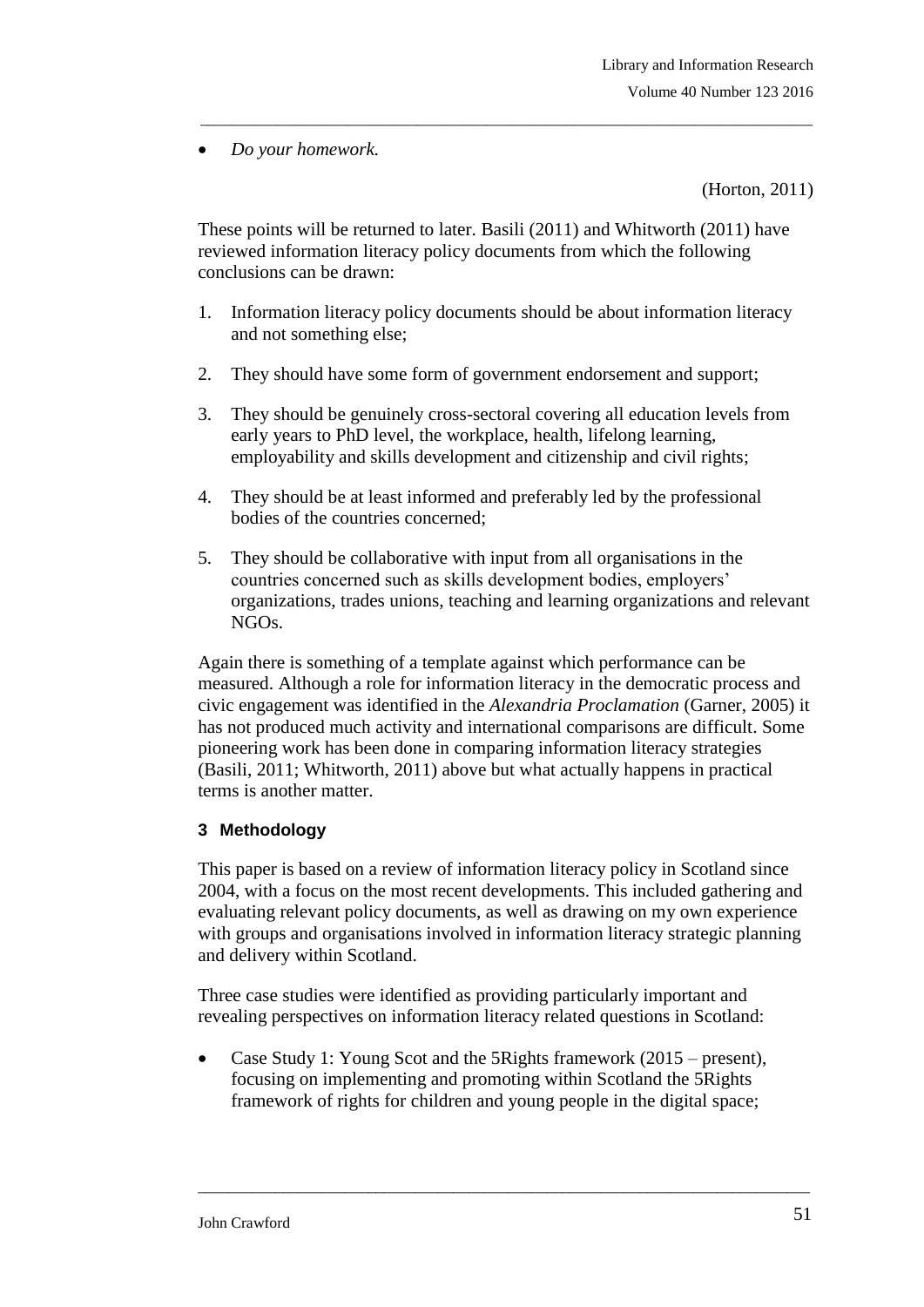• Case Study 2: the SLIC-sponsored one-day conference (February 2015), showcasing developments in information literacy policy and practice across a range of sectors in Scotland, including local and national government, healthcare and housing;

\_\_\_\_\_\_\_\_\_\_\_\_\_\_\_\_\_\_\_\_\_\_\_\_\_\_\_\_\_\_\_\_\_\_\_\_\_\_\_\_\_\_\_\_\_\_\_\_\_\_\_\_\_\_\_\_\_\_\_\_\_\_\_\_\_\_\_\_\_\_\_\_\_\_\_\_\_\_\_

 Case Study 3: the development of the Royal Society of Edinburgh's *Spreading the Benefits of Digital Participation* enquiry and report (2013-14), describing the role of the SLIC, the Community of Practice, and other key library and information service stakeholders in the development of the final version of this report.

In each case the rationale and motivations for the activity were established, and their effectiveness evaluated. The case studies and conclusions draw extensively on my personal experience and reflections, and it is hoped that these will provide valuable insights for practitioners, policymakers and researchers, particularly into the breadth and range of information literacy engagement in Scotland over recent years, and its successes and challenges.

### **4 Relevant policy documents**

In policy-making for information literacy it is necessary to work within the context of relevant policy documents produced by the Scottish Government and other bodies. The Scottish Government's current policy document is *A stronger Scotland: the Government's programme for Scotland, 2015-16* (Scottish Government, 2015a) which contains the following 'hooks' on which information literacy might be hung:

- "Increasing our support for those individuals most at risk of digital exclusion" (Scottish Government, 2015a, 30);
- "providing automatic library membership for babies and young children in all 32 local authority areas" (Scottish Government, 2015a, 48);
- "We are committed to improving the health of Scotland's people" (Scottish Government, 2015a, 64);
- "Scotland is leading the way in the UK in involving young people in the democratic process" (Scottish Government, 2015a, 74);
- "Implementing the recommendation in the Libraries Strategy that all libraries should be Wi-Fi enabled" (Scottish Government, 2015a, 79).

The first bullet point necessarily involves the digital participation agenda which is discussed below, while the third bullet point offers an opportunity to pursue the health literacy agenda. The fourth bullet point suggests that the information literacy agenda for young people should be sympathetically received.

There are also documents from the LIS sector. In 2015 SLIC and the Carnegie Trust published *Ambition & Opportunity: A Strategy for Public Libraries in*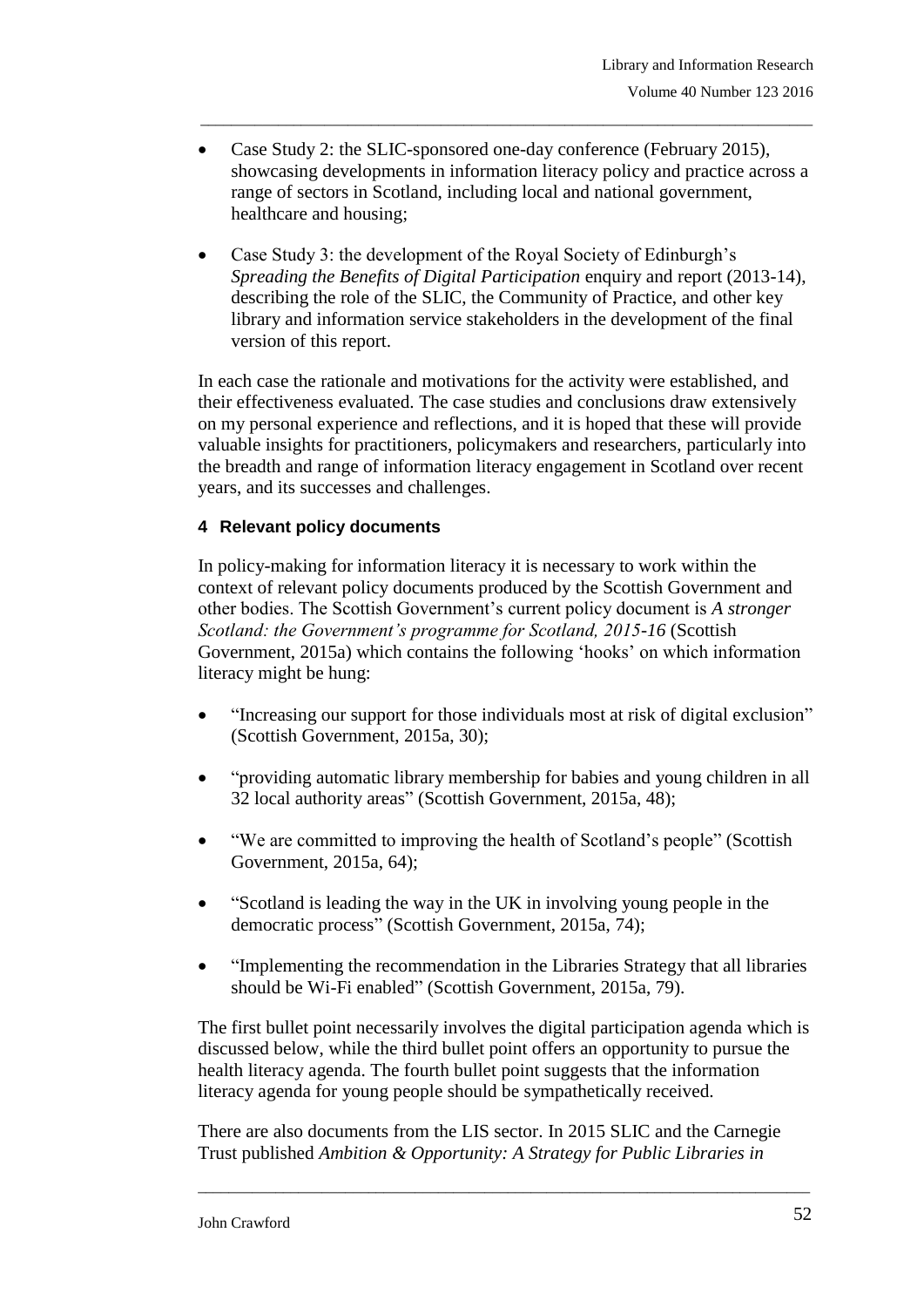*Scotland 2015-2020* (Scottish Library and Information Council, 2015b), a strategy for public library development in six key areas which include digital inclusion and economic and social wellbeing. A key statement is:

\_\_\_\_\_\_\_\_\_\_\_\_\_\_\_\_\_\_\_\_\_\_\_\_\_\_\_\_\_\_\_\_\_\_\_\_\_\_\_\_\_\_\_\_\_\_\_\_\_\_\_\_\_\_\_\_\_\_\_\_\_\_\_\_\_\_\_\_\_\_\_\_\_\_\_\_\_\_\_

*Libraries support civic engagement by providing access to information supporting participation in a democratic society, and information about consumer rights and citizens' entitlements and responsibilities. Libraries strengthen public life by encouraging and supporting awareness and participation in local decisionmaking and wider civic and political engagement. They contribute to social justice in ensuring equal access to information about service delivery by local and national government. Libraries provide access to the information, ideas and knowledge needed to inform civic participation.*

(Scottish Library and Information Council, 2015b, 27)

The economic role of libraries and their role in political and civic engagement is emphasised.

The National Library of Scotland in its Library strategy 2015-2020 emphasises economic and employability issues:

*We realise our full economic potential with more and better employment opportunities for our people.* 

- *By supporting the knowledge economy, we contribute to a modern, successful Scotland.*
- *We seek to build on the current services we provide for Scottish business.*
- *By supporting learners of all ages, we help them develop in positive, productive ways.*
- *We provide work experience and volunteer opportunities.*

(National Library of Scotland, 2015, 10)

In early 2016, CILIP produced its strategic plan *CILIP Action Plan 2016-2020* (2016a). This was accompanied by an evaluation study and Summative Report which usefully summarises the survey data collected to inform the Action Plan (CILIP, 2016b). The Summative Report represents a helpful review of the views of respondents to the questionnaire issued in 2015. It shows, inter alia, that the two highest priorities for respondents are:

- Stand up for Public Libraries (27%);
- Promote Information Literacy (27%).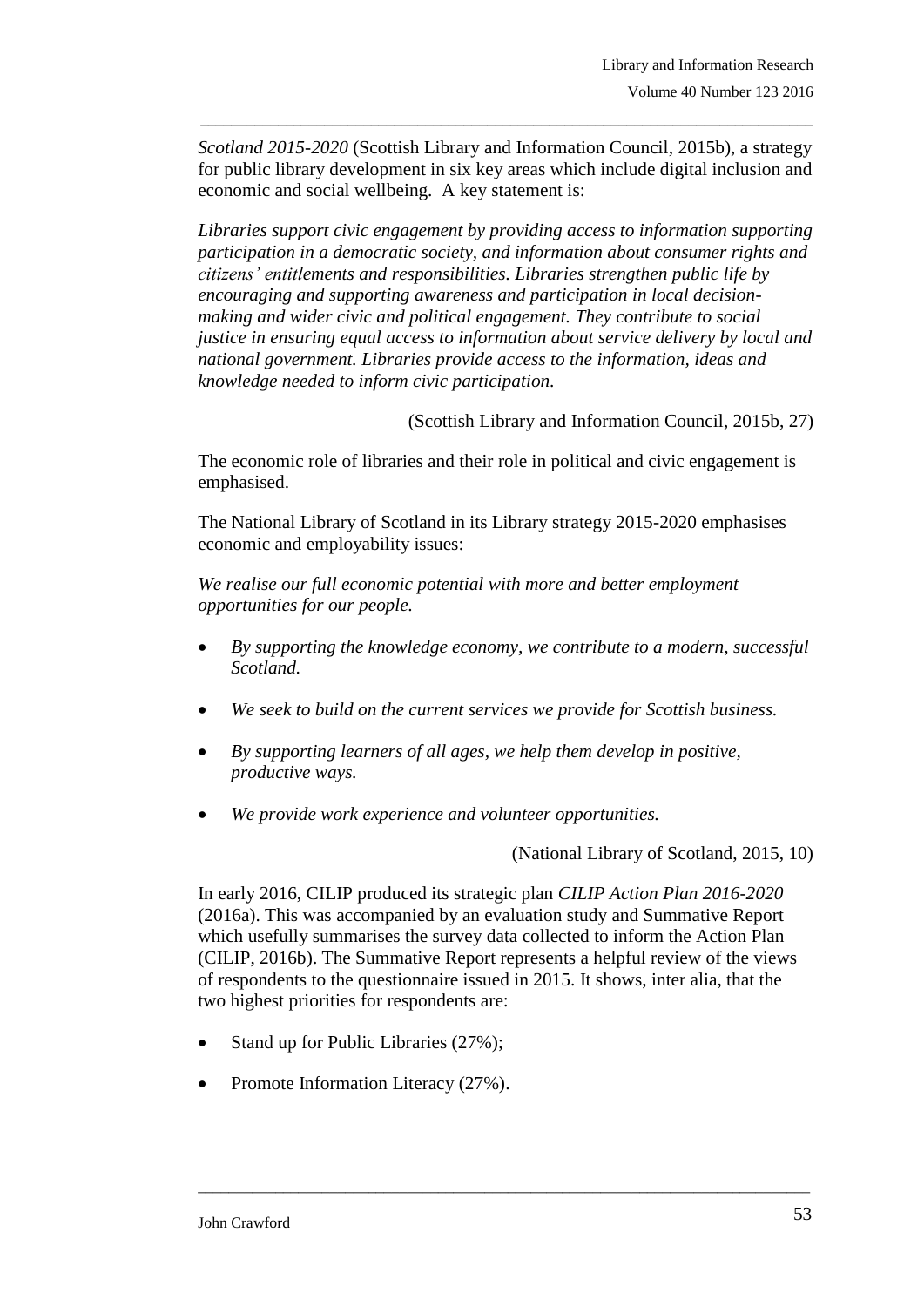### **5 Case study one: A partner example**

*The Right Information: Information Skills for a 21st Century Scotland* Community of Practice always seeks to work with appropriate partners and a notable one is Young Scot. Young Scot is the only organisation of its type in the British Isles and reflects the importance attached to the wise use of information by young people in Scotland.

\_\_\_\_\_\_\_\_\_\_\_\_\_\_\_\_\_\_\_\_\_\_\_\_\_\_\_\_\_\_\_\_\_\_\_\_\_\_\_\_\_\_\_\_\_\_\_\_\_\_\_\_\_\_\_\_\_\_\_\_\_\_\_\_\_\_\_\_\_\_\_\_\_\_\_\_\_\_\_

While it is recognised that the internet and digital technologies represent incredible potential and opportunities to young people, Young Scot is also very aware of the risks and challenges that are attached to our digital world. While our young people are supported and protected by a clear set of rights in the analogue world (United Nations Convention on the Rights of the Child - UNCRC), (UNICEF 2016) their rights in the digital space are not yet defined and fully realised by all. 5Rights is a framework that reflects, in a digital context, the rights and support already promised and provided to children and young people in the analogue world.

In April 2015, Young Scot was announced as the lead strategic partner in Scotland for 5Rights. Young Scot would like to see the five 5Rights principles embedded into the DNA of our digital world, and young people made the top priority in the design, provision, and consumption of technology.

The 5Rights framework consists of five clear and simple rights:

1. "The Right to REMOVE

Every child and young person should have the right to easily edit or delete all content they have created" (5Rights, 2016).

2. "The Right to KNOW

Children and young people have the right to know who is holding or profiting from their information, what their information is being used for and whether it is being copied, sold or traded" (5Rights, 2016).

3. "The Right to SAFETY AND SUPPORT

Children and young people should be confident that they "will be protected from illegal practices and supported if confronted by troubling or upsetting scenarios" online (5Rights, 2016).

4. "The Right to INFORMED AND CONSCIOUS CHOICES" (Young Scot, 2016)

"Children and young people should be empowered to reach into creative places online, but at the same time have the capacity and support to easily disengage." (5Rights, 2016).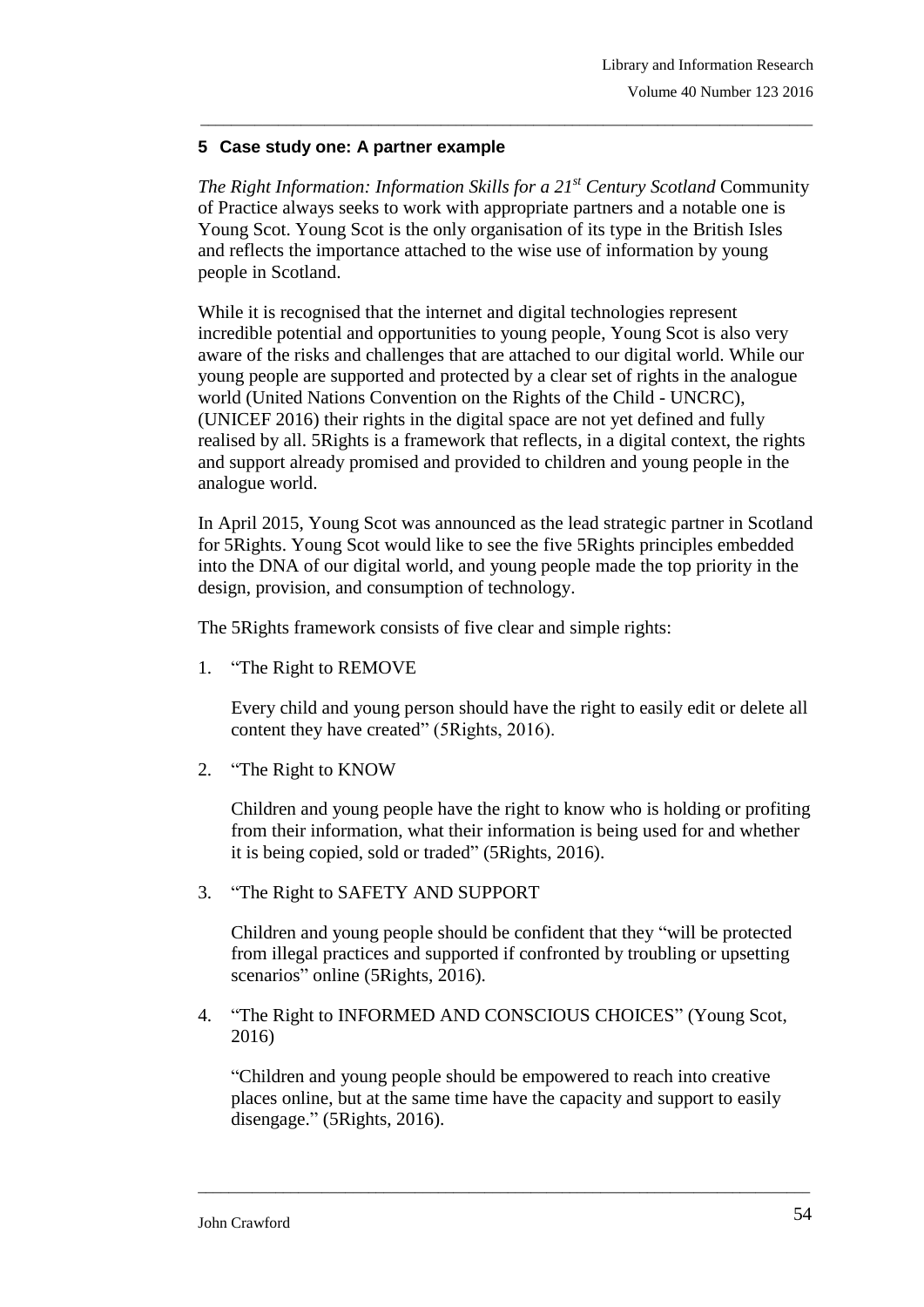## 5. "The Right to DIGITAL LITERACY

To access the knowledge that the Internet can deliver, children and young people need to be taught the skills to use, create and critique digital technologies" (5Rights, 2016) and given the tools to negotiate changing social norms.

\_\_\_\_\_\_\_\_\_\_\_\_\_\_\_\_\_\_\_\_\_\_\_\_\_\_\_\_\_\_\_\_\_\_\_\_\_\_\_\_\_\_\_\_\_\_\_\_\_\_\_\_\_\_\_\_\_\_\_\_\_\_\_\_\_\_\_\_\_\_\_\_\_\_\_\_\_\_\_

These principles have been set out for all: government, corporations, educators, parents, and young people - to make sure that young people are the top priority in the design, provision, and consumption of digital content and technologies.

### **5.1 5Rights Youth Commission**

To ensure that young people remain at the centre of the coalition, and that Young Scot's work is consistent with their views and experiences, Young Scot, the Scottish Government, and 5Rights have recently launched the 5Rights Youth Commission Scotland. Their stated goal is as follows:

*… to support a diverse national group of young people to develop informed insights, ideas, recommendations and solutions in relation to how Scotland can become a nation which realises children and young people's digital rights*

(MacDonald, 2015)

Nineteen young people, aged 14-21 of diverse backgrounds, have been selected from all across Scotland to take part in this commission. After being launched officially on 23rd February 2016 by Aileen Campbell MSP, Minister of Children and Young People, Youth Commissioners are engaged in a year-long investigation with the goal of producing a piece of work that will be beneficial to public bodies, education, and industries alike.

## **5.2 5Rights Coalition**

5Rights represents a coalition of organisations and individuals who, collectively, are committed to create a digital world that young people can access "creatively, knowledgeably, and fearlessly" (5Rights, 2016). As the lead strategic partner in Scotland for 5Rights, Young Scot is fully committed in raising awareness of the five 5Rights principles and in growing the 5Rights coalition within Scotland. Key organisations and individuals including Scotland's First Minister on behalf of the Scottish Government, Children & Young People's Commissioner Scotland, NHS Health Scotland, The Prince's Trust Scotland and Youth Scotland have already signed up to become signatories of the 5Rights coalition – pledging their commitment to make the digital world "a better and more empowering place" for young people in Scotland (Young Scot, 2016).

## **5.3 Advocacy and promotion**

Since the founding of the Community of Practice members have been active in a range of activities. These include presentations to fellow professionals ranging from presentations at the annual European Conferences on Information Literacy,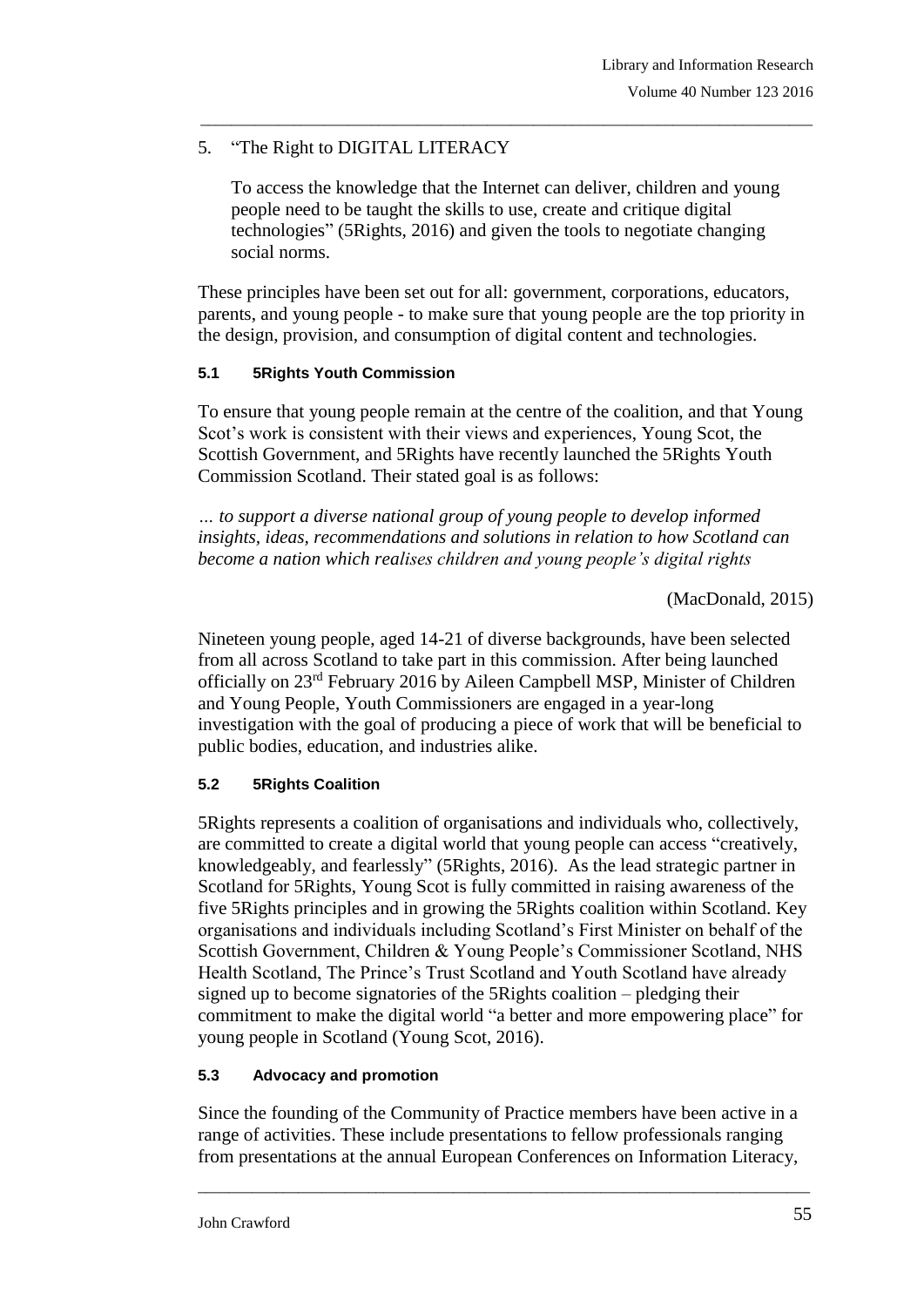held in Istanbul (2013), Dubrovnik (2014), Tallinn (2015) and Prague (2016). These have helped to bring the Scottish experience to the attention of a wider world and Scotland's interest in information literacy as a broadly based activity, rather than narrowly focused on higher education. Indeed my invited presentation at the Istanbul conference was praised by Paul Zurkowsi, who coined the term "information literacy", for its breadth of vision. Other presentations have covered the younger and older person's agenda. Presentations at international and national levels have included presentations at LILAC conferences at Limerick and Glasgow and the CILIP conferences in Liverpool (2015) and Brighton (2016). Presentations have also been given to professional groups in Scotland.

\_\_\_\_\_\_\_\_\_\_\_\_\_\_\_\_\_\_\_\_\_\_\_\_\_\_\_\_\_\_\_\_\_\_\_\_\_\_\_\_\_\_\_\_\_\_\_\_\_\_\_\_\_\_\_\_\_\_\_\_\_\_\_\_\_\_\_\_\_\_\_\_\_\_\_\_\_\_\_

The Scottish Parliament maintains several cross-party groups which meet regularly and many of the members are from various professional sectors rather than members of the Scottish Parliament. One of these is the Cross-Party Group on Digital Participation and although to a large extent initially concerned with infrastructural issues it has become more interested in usage issues including information issues and a presentation has been given to the Group by two Community of Practice members.

### **6 Case study two: SLIC sponsored one-day conference**

In February 2015 with the full support of SLIC and the support of the Scottish Government a one-day conference was held in Glasgow with the specific aim of taking information literacy beyond the library and information science profession and engaging with other sectors which saw information literacy as relevant to their work. The conference introduction was presented by Colin Cook, Head of Digital Strategies and Programmes, Scottish Government and of the following six presentations only one was from the library and information science sector. Speakers included Hilary Weir from the Scottish Qualifications Agency, who reported on a new qualification, the National Progress Awards which includes information literacy units. Also speaking, Kirsten Urquhart and Hilary Kidd from Young Scot described their Digital Information Strategy which focuses on multiplatform content and how it can be accessed and used.

Blythe Robertson, Policy Head for Health Literacy, Scottish Government and Christine Hoy, Primary Care Development Manager, the Alliance explained that, in 2016, a Health Literacy Place website would be created (NHS Education for Scotland, 2016). Its aims are to:

- *[Raise] awareness and the capabilities of information professionals;*
- *[Promote] the development and spread of existing and new health literacy tools, innovations and technologies;*

\_\_\_\_\_\_\_\_\_\_\_\_\_\_\_\_\_\_\_\_\_\_\_\_\_\_\_\_\_\_\_\_\_\_\_\_\_\_\_\_\_\_\_\_\_\_\_\_\_\_\_\_\_\_\_\_\_\_\_\_\_\_\_\_\_\_\_\_\_\_\_\_\_\_\_\_\_\_\_

- *Improving access to these... tools and resources;*
- *[Cater for health literacy needs] at transitions of care.*

(Scottish Government, 2014a)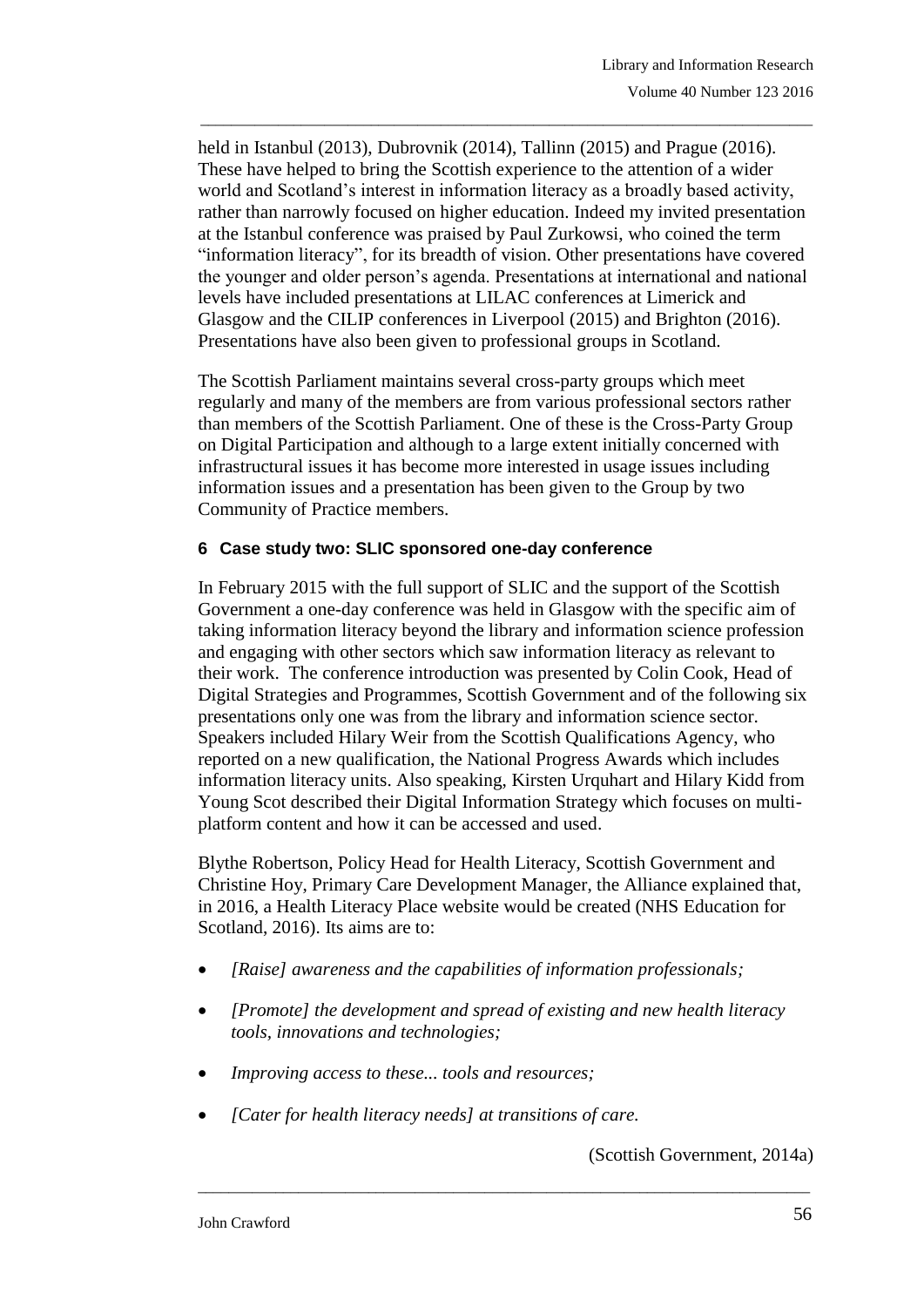Christine Hoy noted the need for community resources to be connected and that other people are a prime source of information for most people, something which information professionals all too easily forget. As an example of this she cited Alliance Scotland's ALISS (*A Local Information System for Scotland*) which is a "search and collaboration tool for health and wellbeing" in Scotland that everyone can contribute to, and that has been "designed by and developed with people with long term conditions and professionals from multiple sectors" (Alliance Scotland, 2016). The site signposts people to useful community support and aims to provide a way for communities to work together to "gather, maintain and share information" (Alliance Scotland, 2016). It essentially lists organisations rather than information (Scottish Recovery Network, 2014).

\_\_\_\_\_\_\_\_\_\_\_\_\_\_\_\_\_\_\_\_\_\_\_\_\_\_\_\_\_\_\_\_\_\_\_\_\_\_\_\_\_\_\_\_\_\_\_\_\_\_\_\_\_\_\_\_\_\_\_\_\_\_\_\_\_\_\_\_\_\_\_\_\_\_\_\_\_\_\_

She was followed by Gregory Colgan, Head of Corporate Debt and Welfare Reform, Dundee City Council. He explained that Dundee City Council has adopted a digital by default strategy in that all Council information is now online. Like other employers, Dundee City Council jobs are now only advertised online, for example. Dundee has pockets of deprivation and has, like other towns, welfare reform challenges, which include:

- Universal Credit;
- Job Searches / Activities;
- Digital Access / Skills;
- Literacy / Numeracy;
- Local access to Services;
- Budgeting;
- Banking;
- In-work benefits.

To tackle these challenges Dundee City Council has set up strategic partnerships within and outwith the council that relate or need to respond to welfare reform. These include Employability and learning and universal credit. Employability and learning includes upskilling individuals and equipping local people with employability skills. Partnership is seen as key and includes the Department of Work and Pensions, libraries and the voluntary sector.

The final speaker was Evelyn McDowall from a housing association, the Wheatley Housing Group. A pilot project, supported by learning centres, provided free broadband to a group of tenants, including Wi-Fi access for 138 families. This was used to support the argument for broadband provision in all social housing. Another priority area was in the development of staff digital skills.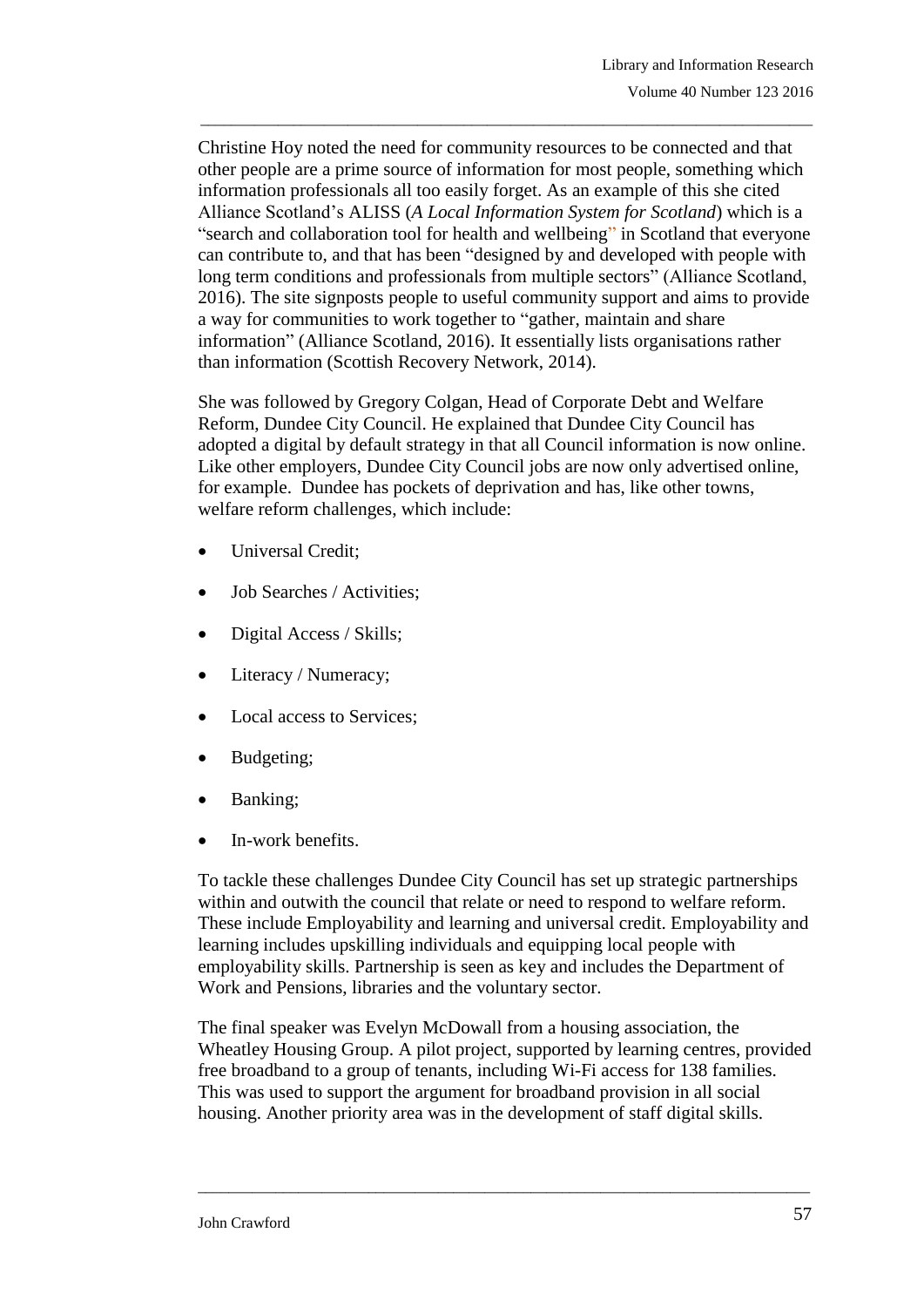The day was undoubtedly a strategic success. The scope of information literacy has been extended far beyond its original base in education to activities which would not have been thought of several years ago as having any engagement with information literacy, including housing associations, for example. A wide range of organisations and activities engage with and value information and digital skills and, what is more, are developing policies and plans to improve skills. The planned Scottish Government health literacy strategy is a case in point. The case for information literacy no longer has to be made. The issue is now how policies should be made; implemented and co-ordinated. A plethora of organisations now have some engagement with information and digital skills and it can be difficult to keep track of who is doing what. It is also clear that the digital participation agenda is now dominant in Scottish Government (SG) thinking and information literacy policy making must recognise this. While the need for partnership and collaboration is universally accepted, co-ordination is lacking and there is a need for the Scottish Government to engage with information literacy at a policy level.

\_\_\_\_\_\_\_\_\_\_\_\_\_\_\_\_\_\_\_\_\_\_\_\_\_\_\_\_\_\_\_\_\_\_\_\_\_\_\_\_\_\_\_\_\_\_\_\_\_\_\_\_\_\_\_\_\_\_\_\_\_\_\_\_\_\_\_\_\_\_\_\_\_\_\_\_\_\_\_

After the conference the organisers met to review the day. Ideas resulting from this include:

- A mapping exercise to review overlapping and comparable activities which would benefit from co-ordination;
- Noting conference attendees who could contribute to further activity;
- Drafting a policy statement on information literacy in Scotland aimed at decision makers;
- Preparing a report on information literacy activity in Scotland;

As discussed below some of these ideas are being taken forward, but lack of resources makes comprehensive action difficult (Crawford *et al.,* 2015).

### **7 Case study three:** *Spreading the benefits of digital participation* **report**

In mid-2013 the Royal Society of Edinburgh (RSE) launched an enquiry entitled *Spreading the benefits of digital participation*. About ten evidence submissions were sent in from the Library and information sector in Scotland, including the Chartered Institute of Library and Information Professionals in Scotland (CILIPS) and the Scottish Library and Information Council (SLIC). I submitted evidence as then chair of the Community of Practice and there were some seven other evidence submissions from individuals including other members of the Community of Practice. The publication of the interim report in December 2013 implied that all these evidence submissions had been ignored in the report as libraries were only briefly mentioned. There was a high level of consistency in the submissions with much of the evidence focusing on information literacy but this was nowhere mentioned in the report. The report described public libraries as not being a mandatory service (Royal Society of Edinburgh, 2013, 49).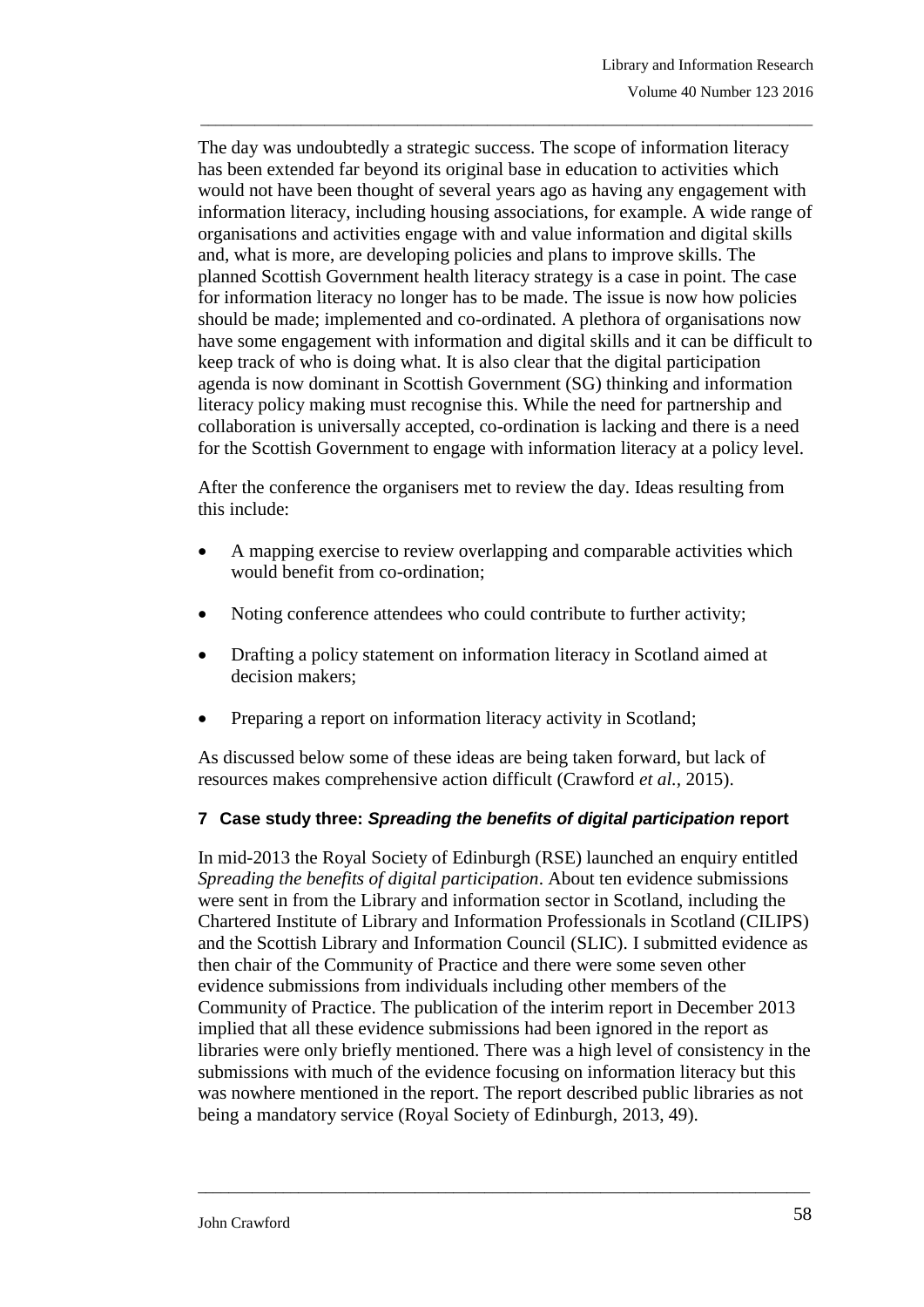On the 24 January 2014, Community of Practice representatives met with SLIC staff where it was agreed that both SLIC and the Community of Practice would submit responses to the Royal Society of Edinburgh, expressing disappointment that their evidence had not received appropriate attention and making practical suggestions as to how the final report could be improved.

\_\_\_\_\_\_\_\_\_\_\_\_\_\_\_\_\_\_\_\_\_\_\_\_\_\_\_\_\_\_\_\_\_\_\_\_\_\_\_\_\_\_\_\_\_\_\_\_\_\_\_\_\_\_\_\_\_\_\_\_\_\_\_\_\_\_\_\_\_\_\_\_\_\_\_\_\_\_\_

This was done and SLIC staff also had a positive meeting with representatives of the Committee overseeing the production of the report and RSE staff. The RSE's initial reaction to the Community of Practice's response was conciliatory and assurances were given that the final report would give due weight to the role of libraries in spreading the benefits of digital participation. CILIPS also submitted a response. The final report which appeared in the Spring of 2014 (Royal Society of Edinburgh, 2014) was a huge improvement on the interim report and accurately reflected the evidence submitted by the LIS sector.

The report 'vision' states:

- *That everyone in Scotland has the information and digital skills required to participate in the digital arena and prosper from digital opportunities.*
- *That sustainable online and peer support for continuing learning and development of information and digital skills throughout all stages of life is in place.*
- *That information and digital skills are embedded across the curriculum and from pre-school to tertiary.'*

(Royal Society of Edinburgh, 2014, 43)

The report also recognised the role of public libraries: *As a valuable resource in the drive to full digital inclusion, libraries must be supported to maintain and increase their capacity to provide public access to the online world* 

(Royal Society of Edinburgh, 2014, 37)

Teacher training issues in departments of Scottish education were also identified:

*'All Education Faculties within Scottish universities should include components of information literacy, digital skills and computing science in their programmes of study for all primary and secondary teachers.'*

(Royal Society of Edinburgh, 2014, 51)

These are valuable advocacy statements but a lack of resources in capitalising on them has proved to be a source of weakness. This has also been the case with the February 2015 conference.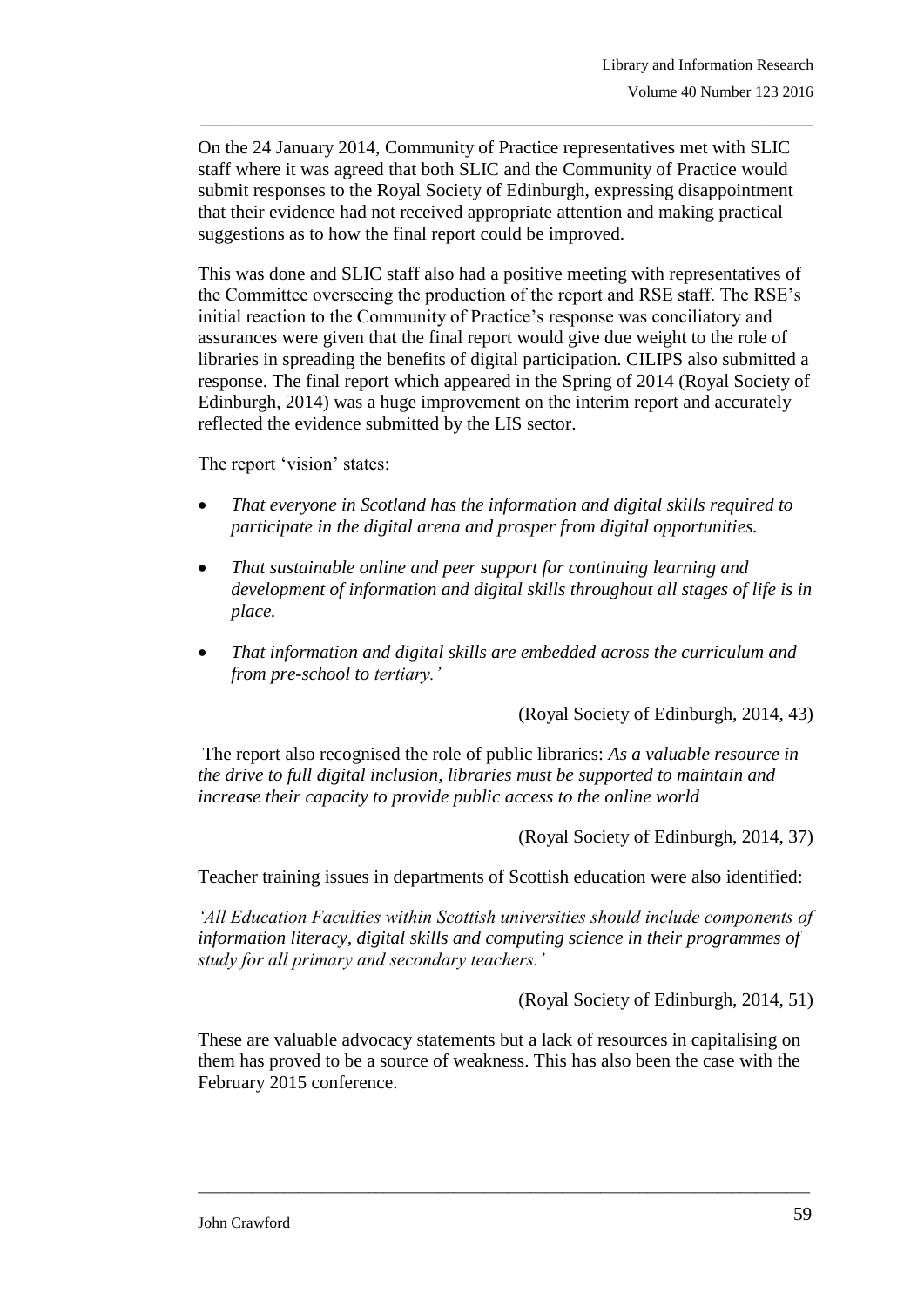### **8 The challenge of digital inclusion**

This social, economic and to some extent political agenda finds echoes in the Scottish Government's digital inclusion agenda which appears to be both a threat and an opportunity for information literacy. Following the publication of the *Spreading the Benefits of Digital Participation* report, the Scottish Government decided that the digital inclusion training challenge should be delegated to voluntary organisations with the Scottish Council for Voluntary Organisations (SCVO) in a leading role. This idea was set out in *Digital Participation: A National Framework for Local Action* (Scottish Government, 2014b). The report stated that:

\_\_\_\_\_\_\_\_\_\_\_\_\_\_\_\_\_\_\_\_\_\_\_\_\_\_\_\_\_\_\_\_\_\_\_\_\_\_\_\_\_\_\_\_\_\_\_\_\_\_\_\_\_\_\_\_\_\_\_\_\_\_\_\_\_\_\_\_\_\_\_\_\_\_\_\_\_\_\_

*digital technology cannot be allowed to reinforce social and economic inequalities. Actions will remove barriers to digital participation, tackle inequalities, help people to engage with online public services and provide opportunities to develop skills required for active digital citizens.*

### (Scottish Government, 2014, Executive Summary)

As a result the Scottish Government is working in partnership with "public, private and third sector organisations to ensure that all sections of Scottish society are able to make confident use of digital technologies and the internet" (Scottish Government, 2016a). ' Although Scottish public libraries play an active role in digital skills training, not least because of the movement of benefit payments online, public libraries are only mentioned briefly in the report and no strategic role is allocated to them and only two of the resulting grants, made available by SCVO, have gone to public libraries (Scottish Council for Voluntary Organisations, 2016), with a third application being unsuccessful. Grants are limited to £10,000 per recipient which is not always sufficient for a public library service. Community of Practice members have met with SCVO staff and for a time there was a Community of Practice SCVO working party but this has produced no substantial outcomes.

There is undoubtedly a digital inclusion issue to address. 22% of the Scottish population (about 1.3 million people) are not Internet users (Royal Society of Edinburgh, 2013). Meanwhile, the UK Government has developed a UK "digital by default" (UK Government, 2013) strategy whereby all key services are to be delivered online, including social security benefits, and the Scottish Government has introduced a "digital first" strategy (Scottish Government, 2016b) and a devolved training strategy (described above). Furthermore, the need for the promotion of information skills is growing, and this is something which is reflected in the political process. The Scottish Referendum of September 2014 probably stimulated the greatest collective use of information in Scottish history, yet television reporting regularly showed interviews with voters who said they did not have enough information to make a decision. This should not have been the case. The BBC website alone was a comprehensive source of information and yet many people did not know where to find information or how to evaluate it. The conclusion of the Referendum has not ended the process, for both young people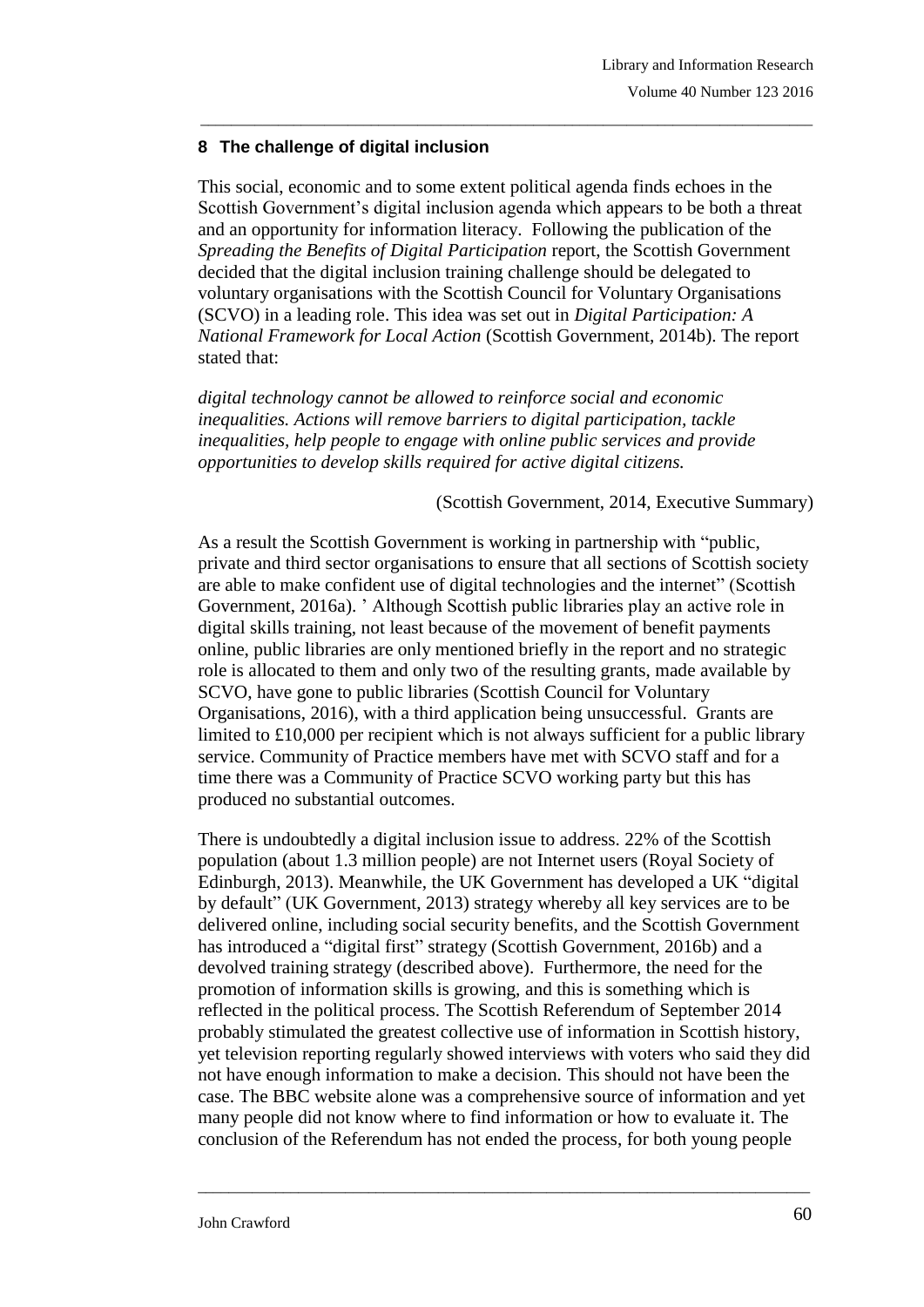and adults have continued to be politically engaged after the Referendum. Twothirds of Scottish 16-17 year olds would have been likely to vote in the General election had they had the opportunity, compared with 39% in the rest of the UK (University of Edinburgh, 2015). The picture for adults is no different. The annual audit of public attitudes to politics, compiled by the Hansard Society, shows that Scots are more politically engaged than the rest of the UK since the Independence Referendum with Scots being far more knowledgeable about and interested in politics than their counterparts south of the border (Settle, 2016)

\_\_\_\_\_\_\_\_\_\_\_\_\_\_\_\_\_\_\_\_\_\_\_\_\_\_\_\_\_\_\_\_\_\_\_\_\_\_\_\_\_\_\_\_\_\_\_\_\_\_\_\_\_\_\_\_\_\_\_\_\_\_\_\_\_\_\_\_\_\_\_\_\_\_\_\_\_\_\_

### **9 Policy problems and progress**

Following meetings with Scottish Government civil servants in 2014, who showed a clear understanding of what information literacy is and what it entails, members of the Community of Practice were invited to attend a meeting of the Scottish Government's Digital Scotland Participation Advisory Group which is chaired by the Scottish Government's Cabinet Secretary for Culture, Fiona Hyslop. This provided an opportunity to raise the information literacy agenda with a government minister, which is believed to be the first time that this has happened in the UK. The results of this were mixed. It was clear that although the Scottish Government understands what information literacy is, and views it sympathetically, it is considered to be subsumed within the digital inclusion agenda and is not an independent policy issue. More positively, it was decided to hold a further conference with Scottish Government backing in 2016. It was also decided to set up two Community of Practice working parties, one a joint working party with SCVO and the other to evaluate available learning materials. Representatives from SCVO and the Carnegie United Kingdom Trust were to be invited to attend Community of Practice meetings. However, no Scottish Government funding was made available.

Over the summer of 2015, I stood down as chair of the Community of Practice, and was replaced by Jenny Foreman. In addition to the two working parties noted, a third on strategy and policy was set up, with myself as Chair. The joint working party with SCVO was not able to achieve much and was abolished in early 2016. The policy and strategy working party has focused on two key areas:

- the development of a research and development agenda;
- the development of an information literacy policy statement aimed at influencing key decision makers in the Scottish Government and civil service.

The research and development agenda is currently being pursued with the Computer and Information Sciences Department at the University of Strathclyde and we are identifying areas of common interest where joint working might be possible. It is also necessary to review the academic level at which different topics might be researched from PG diploma upwards.

An initial information policy statement was drafted and divided into four sections: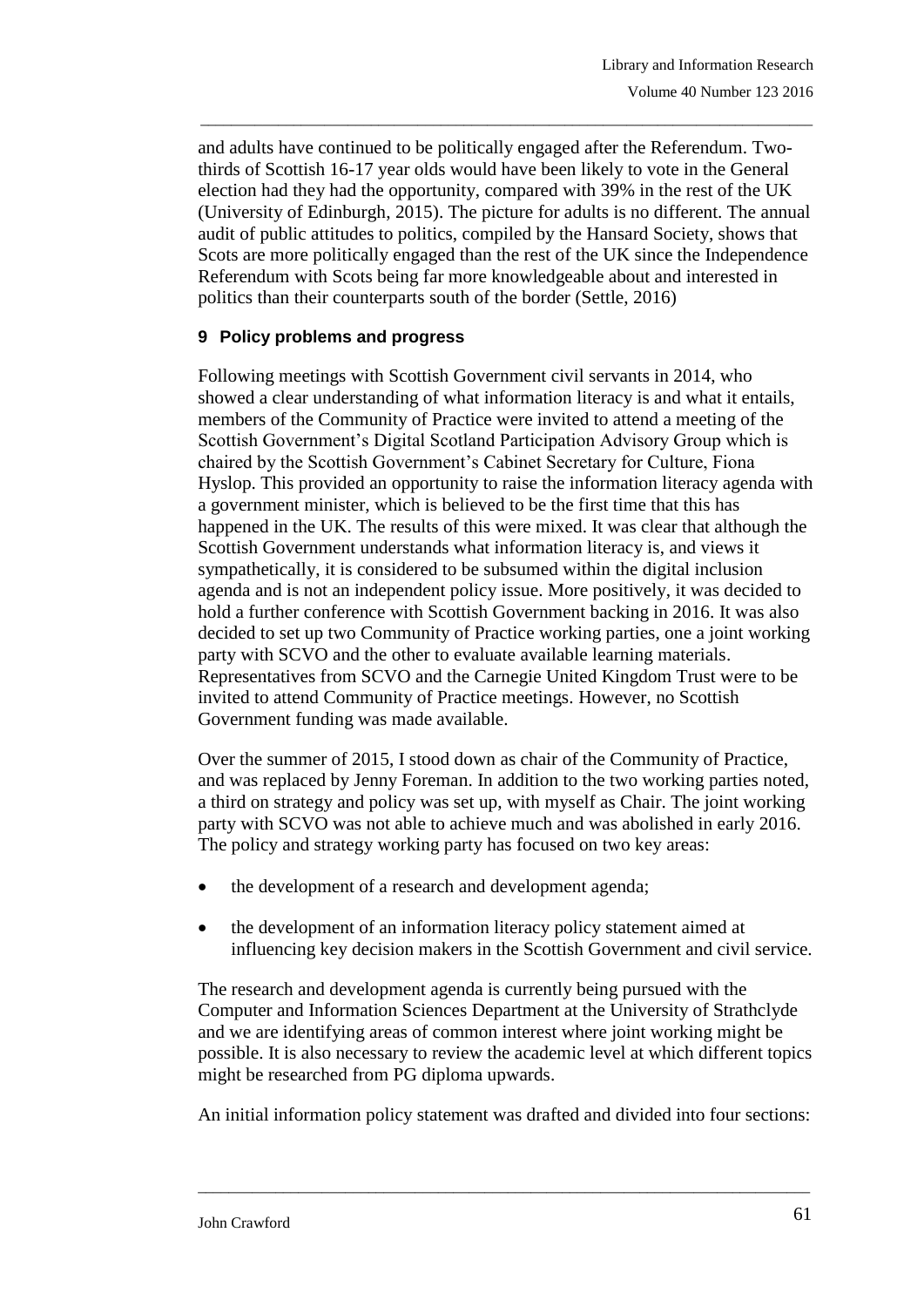- Democratic and Civil Engagement informed by Scottish Government policy – Smarter Strategic Objective (Scottish Government, 2015b)
- Education and Lifelong Learning informed by Scottish Government policy – Smarter Strategic Objective (Scottish Government, 2015b)

\_\_\_\_\_\_\_\_\_\_\_\_\_\_\_\_\_\_\_\_\_\_\_\_\_\_\_\_\_\_\_\_\_\_\_\_\_\_\_\_\_\_\_\_\_\_\_\_\_\_\_\_\_\_\_\_\_\_\_\_\_\_\_\_\_\_\_\_\_\_\_\_\_\_\_\_\_\_\_

- $\bullet$  Health and Human Services informed by Scottish Government policy Healthier Strategic Objective (Scottish Government, 2015c)
- Economic and Social Development informed by Scottish Government policy – Wealthier and Fairer Strategic Objective (Scottish Government, 2015d)

These four sections are identified from Scottish Government policy documents and relevant documents from the LIS sector (National Library of Scotland, 2015; Scottish Library and Information Council, 2015b). However, after discussion with SLIC it was decided to recast the document as an extension to the *Ambition & Opportunity* document which focuses on public libraries (Scottish Library and Information Council, 2015b) with information literacy skills being attributed to each of the six strategic aims in the document:

- *Libraries promoting reading, literacy and learning;*
- *Libraries promoting digital inclusion;*
- *Libraries promoting economic wellbeing;*
- *Libraries promoting social wellbeing;*
- *Libraries promoting culture and creativity;*
- *Libraries as excellent public services.*

(Scottish Library and Information Council, 2015b)

This is being progressed at the time of writing.

### **10 Conclusion and evaluation**

Information literacy advocacy in Scotland shows some successes, alongside a frustrating failure to capitalise on some of the progress made. The work of the Scottish Information Literacy Project and the Community of Practice has shown that the focus of information literacy advocacy can be moved away from its traditional base in higher education and towards the role of nationality, political engagement and partnership and collaboration with other professions. The conference of February 2015 made it clear that the importance of information literacy was recognised far beyond the information profession, but the communication and co-ordination issues which this raises have yet to be addressed.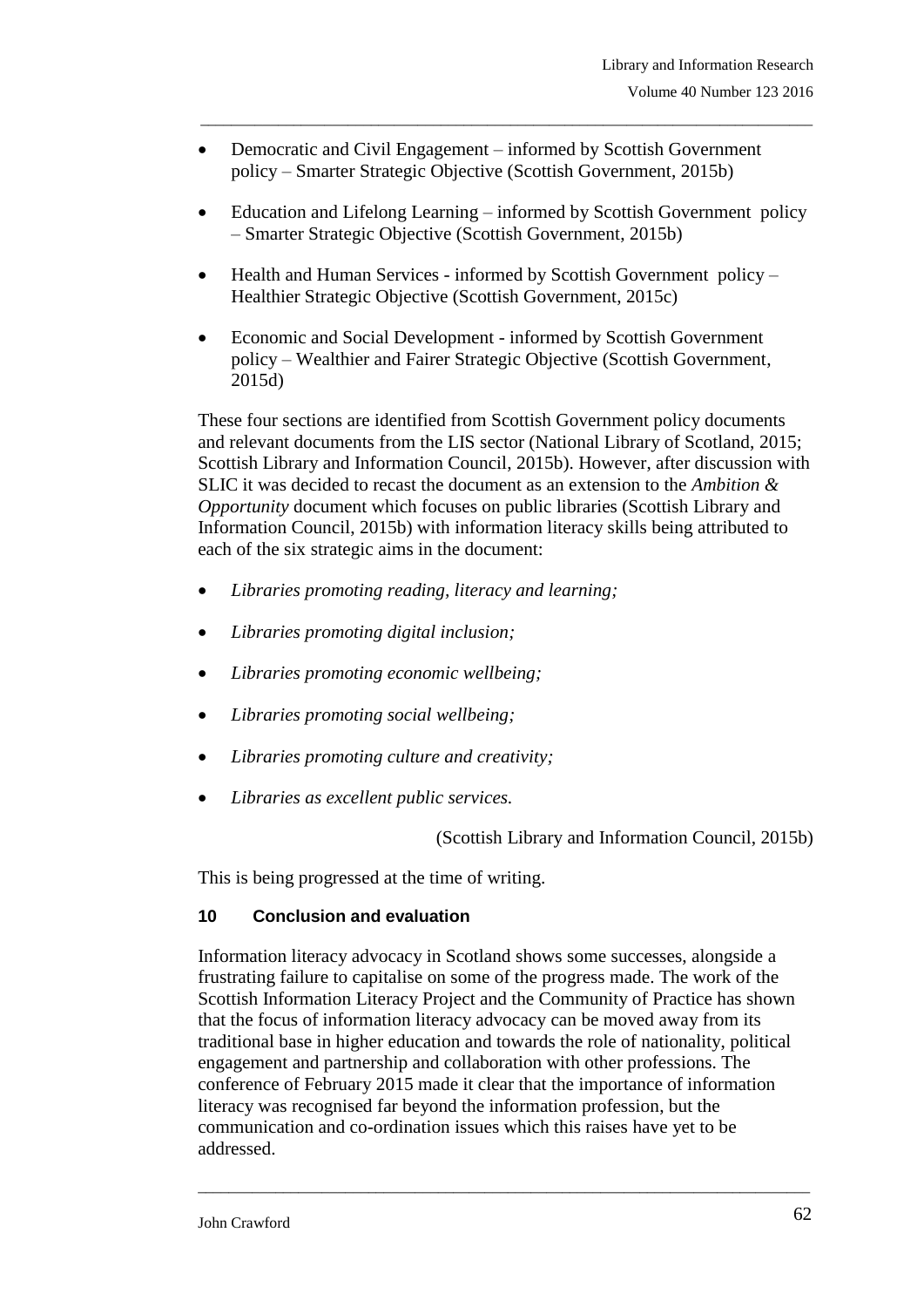As in other parts of the United kingdom, and indeed in other parts of the world, the challenge of digital inclusion and its potential to marginalise information literacy is a continuing problem and the only way forward is to continue to make the case and to emphasise that the development of digital skills only increases the need for discriminating information using skills. The more people are made aware of the Internet, the more they need to be trained in its use. It is to be regretted that the information profession in the UK did not promote information literacy to government as a national policy issue before the digital inclusion agenda developed. The CILIP definition of information literacy (CILIP, 2004) was an excellent start but could have benefitted from greater follow-up.

\_\_\_\_\_\_\_\_\_\_\_\_\_\_\_\_\_\_\_\_\_\_\_\_\_\_\_\_\_\_\_\_\_\_\_\_\_\_\_\_\_\_\_\_\_\_\_\_\_\_\_\_\_\_\_\_\_\_\_\_\_\_\_\_\_\_\_\_\_\_\_\_\_\_\_\_\_\_\_

A further issue is the development and co-ordination of research and development activity and this will depend on partnerships between academics, practitioners and activists who can work together to identify common interests and what needs to be done, at what level topics can be tackled, and how they can be funded and the results disseminated and acted upon.

However, the most pressing issue of all is that of resourcing. The Community of Practice does not have the resources to develop and follow up all identified initiative and without a funding stream this will be a continuing problem.

Referring to the work of Horton (2011) and Whitworth (2011), it is possible to undertake some evaluation. The issue of champions has to some extent been addressed by attracting the support of professional bodies and also by engaging with other professions and activities which see the value of information literacy. Aiming for the top has been more problematic. While engaging with civil servants has not been a problem, the meeting with the minister was less successful, with the emphasis on digital literacy rather than information literacy. As indicated in various parts of the article, "linking information literacy to specific long standing goals and reforms" (Horton, 2011) has been key to our activities. While we have done our best to pilot test and experiment, objectively demonstrating the value and impact of our activities is a continuing challenge. We have certainly done our homework and, despite setbacks, have never been "faint hearted" (Horton, 2011). As for some of Whitworth's criteria, we have from the beginning worked crosssectorally both within and beyond the profession and we have worked collaboratively with other relevant organizations. Although professional bodies have been supportive, they have not sought a leadership role. While it might seem obvious that information literacy policies should be about information literacy and not something else, this has in practice proved to be a particularly thorny issue, as separating out digital and information literacy in the minds of policy makers has proved challenging.

The work in Scotland has, to some extent at least, redefined the information literacy agenda. It has shown the need to work at a national level and to understand relevant government policy documents and to recognise how they can be used to further the aims of information literacy. It is necessary to engage with a wide range of partners who are not necessarily linked explicitly to the information profession but have a genuine interest in information literacy and understand its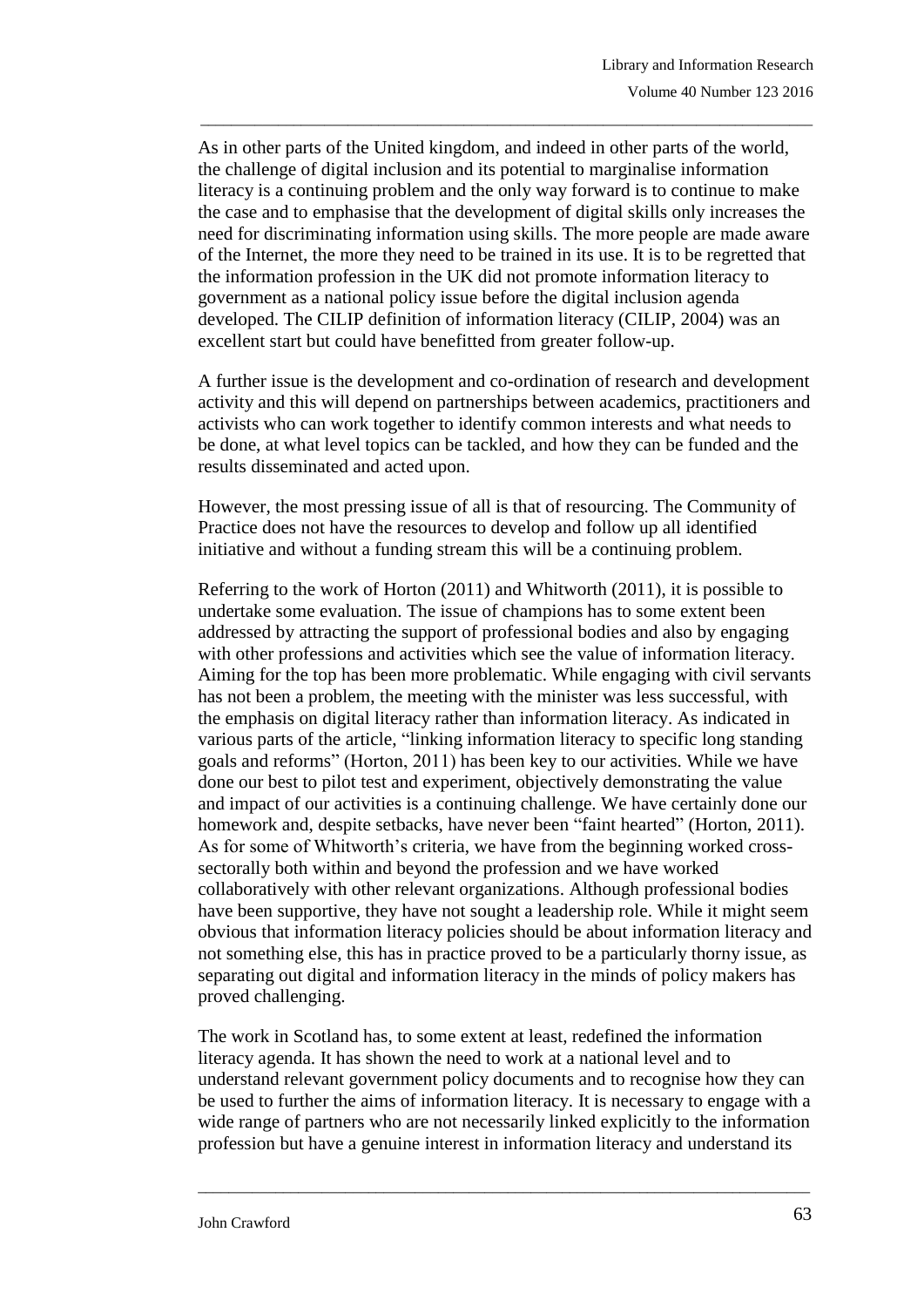value. Information literacy advocacy can be made a national activity in which it is necessary to understand and engage with the political process. Most of all it shows that information literacy advocates have to be ready to play a long game and to realise that quick success is unlikely

\_\_\_\_\_\_\_\_\_\_\_\_\_\_\_\_\_\_\_\_\_\_\_\_\_\_\_\_\_\_\_\_\_\_\_\_\_\_\_\_\_\_\_\_\_\_\_\_\_\_\_\_\_\_\_\_\_\_\_\_\_\_\_\_\_\_\_\_\_\_\_\_\_\_\_\_\_\_\_

### **References**

5Rights (2016) *5Rights Framework* URL<http://5rightsframework.com/> [accessed 25.11.16]

Alliance Scotland (2016) *A local information system for Scotland (ALISS)* URL [http://www.alliance-scotland.org.uk/what-we-do/our-work/digital-and](http://www.alliance-scotland.org.uk/what-we-do/our-work/digital-and-technology/a-local-information-system-for-scotland-aliss/)[technology/a-local-information-system-for-scotland-aliss/](http://www.alliance-scotland.org.uk/what-we-do/our-work/digital-and-technology/a-local-information-system-for-scotland-aliss/) [accessed 25.11.16]

B**a**sili, C. (2011) A framework for analysing and comparing Information Literacy policies in European countries, *Library Trends*, **60**(2) 395-418.

Chartered Institute of Library and Information Professionals (2004) *Information literacy definition*. London: CILIP. URL [http://www.cilip.org.uk/cilip/advocacy](http://www.cilip.org.uk/cilip/advocacy-campaigns-awards/advocacy-campaigns/information-literacy/information-literacy)[campaigns-awards/advocacy-campaigns/information-literacy/information-literacy](http://www.cilip.org.uk/cilip/advocacy-campaigns-awards/advocacy-campaigns/information-literacy/information-literacy)  [accessed 25.05.16]

Chartered Institute of Library and Information Professionals (2016a) *CILIP Action Plan 2016-2020 URL* [http://www.cilip.org.uk/sites/default/files/documents/cilip\\_action\\_plan\\_final.pdf](http://www.cilip.org.uk/sites/default/files/documents/cilip_action_plan_final.pdf) [accessed 02.05. 16]

Chartered Institute of Library and Information Professionals (2016b) *Action Plan 2016-2020 Consultation – Summative Report* URL [http://www.cilip.org.uk/sites/default/files/documents/stf\\_report\\_dec2015.pdf](http://www.cilip.org.uk/sites/default/files/documents/stf_report_dec2015.pdf) p. 16 [accessed 02.05.16]

Chartered Institute of Library and Information Professionals in Scotland (2011) *Information Literacy: Securing Change.* URL <http://www.slainte.org.uk/cilips/infoliteracy/ilindex.htm>**.** [accessed 17.04. 16]

Chartered Institute of Library and Information Professionals Information Literacy Group (2015) *Report on Welsh Information Literacy Project closing conference.* URL [http://www.informationliteracy.org.uk/2015/03/report-on-welsh](http://www.informationliteracy.org.uk/2015/03/report-on-welsh-information-literacy-project-closing-conference/)[information-literacy-project-closing-conference/](http://www.informationliteracy.org.uk/2015/03/report-on-welsh-information-literacy-project-closing-conference/) [accessed 15.04.16]

Connolly, A. *et al.* (2012) *BILI: Building IL in Ireland*. Master of Library and Information Studies, School of Information and Library Studies, University College Dublin.

Crawford, J., Irving C., Smith, L. (2015) Information literacy in Scotland: making it mainstream, *CILIP Update,* June, 41-43.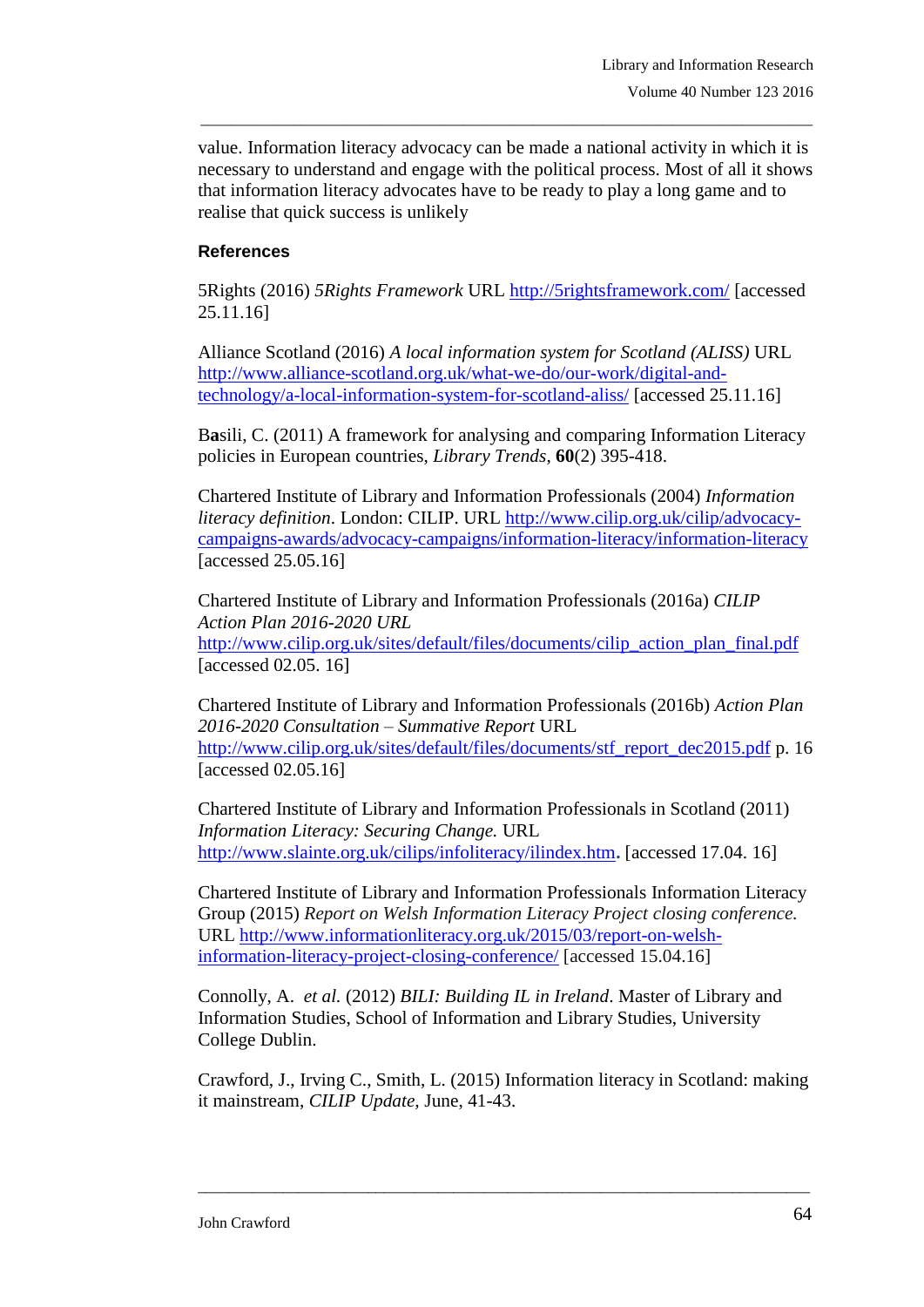Eynon, A. (2013) Welsh Information Literacy Project, *Library and Information Research*, **37**(114), 17-22.

\_\_\_\_\_\_\_\_\_\_\_\_\_\_\_\_\_\_\_\_\_\_\_\_\_\_\_\_\_\_\_\_\_\_\_\_\_\_\_\_\_\_\_\_\_\_\_\_\_\_\_\_\_\_\_\_\_\_\_\_\_\_\_\_\_\_\_\_\_\_\_\_\_\_\_\_\_\_\_

Garner, S.D. (2005) *High-Level Colloquium on Information Literacy and Lifelong Learning.* URL [http://www.ifla.org/publications/high-level-colloquium-on](http://www.ifla.org/publications/high-level-colloquium-on-information-literacy-and-lifelong-learning)[information-literacy-and-lifelong-learning](http://www.ifla.org/publications/high-level-colloquium-on-information-literacy-and-lifelong-learning) [accessed 25.05.16]

Glasgow Caledonian University (2010a) *Welcome to SMILE*. URL <http://www.gcu.ac.uk/library/SMILE/> [accessed 19.04.16]

Glasgow Caledonian University (2010b) *Welcome to the Library.* URL <https://www.gcu.ac.uk/library/servicesforstaff/informationliteracy/>[accessed 19.04.16]

Horton, F. W. (2011) Information Literacy advocacy—Woody's Ten Commandments, *Library Trends*, **60**(2), 262-276.

Irving, C. (2011) National Information Literacy Framework (Scotland): pioneering work to influence policy making or tinkering at the edges, *Library Trends*, **60**(2), 419-439.

MacDonald, L. (2015) *Young Scot, young Scots and iRights* URL <http://policyhubscotland.co.uk/young-scot-young-scots-and-irights/> [accessed 25.11.16]

Mawhirt, A. (2013) Dundee College's Literacy Information Skills Project, *Library and Information Research*, **37**(114), 23-28

National Library of Scotland (2013) *Project Blaster* URL <http://digital.nls.uk/project-blaster/>[accessed 18.04.16]

National Library of Scotland (2015) *The way forward: Library strategy 2015- 2020* URL<http://www.nls.uk/media/1190455/2015-strategy.pdf> [accessed 02.05.16]

NHS Education for Scotland (2016) *The Health Literacy Place*. URL: <http://www.healthliteracyplace.org.uk/> [accessed 27.11.16].

Royal Society of Edinburgh (2013) *Interim report* [*Spreading the benefits of digital participation*] URL [https://www.royalsoced.org.uk/1109\\_Interimreport.html](https://www.royalsoced.org.uk/1109_Interimreport.html) [accessed 25.04.16]

Royal Society of Edinburgh (2014) *Spreading the benefits of digital participation*  URL *[https://www.royalsoced.org.uk/cms/files/advice](https://www.royalsoced.org.uk/cms/files/advice-papers/inquiry/digitalparticipation/RSE%20Digital%20Report%20Web%20Version.pdf)[papers/inquiry/digitalparticipation/RSE%20Digital%20Report%20Web%20Versi](https://www.royalsoced.org.uk/cms/files/advice-papers/inquiry/digitalparticipation/RSE%20Digital%20Report%20Web%20Version.pdf) [on.pdf](https://www.royalsoced.org.uk/cms/files/advice-papers/inquiry/digitalparticipation/RSE%20Digital%20Report%20Web%20Version.pdf)* [accessed 25.04.16]

\_\_\_\_\_\_\_\_\_\_\_\_\_\_\_\_\_\_\_\_\_\_\_\_\_\_\_\_\_\_\_\_\_\_\_\_\_\_\_\_\_\_\_\_\_\_\_\_\_\_\_\_\_\_\_\_\_\_\_\_\_\_\_\_\_\_\_\_\_\_\_\_\_\_\_\_\_\_\_

Settle, M. (2016) "Scots more politically engaged than rest of UK since independence referendum, report says", *Herald* 14.04.16 URL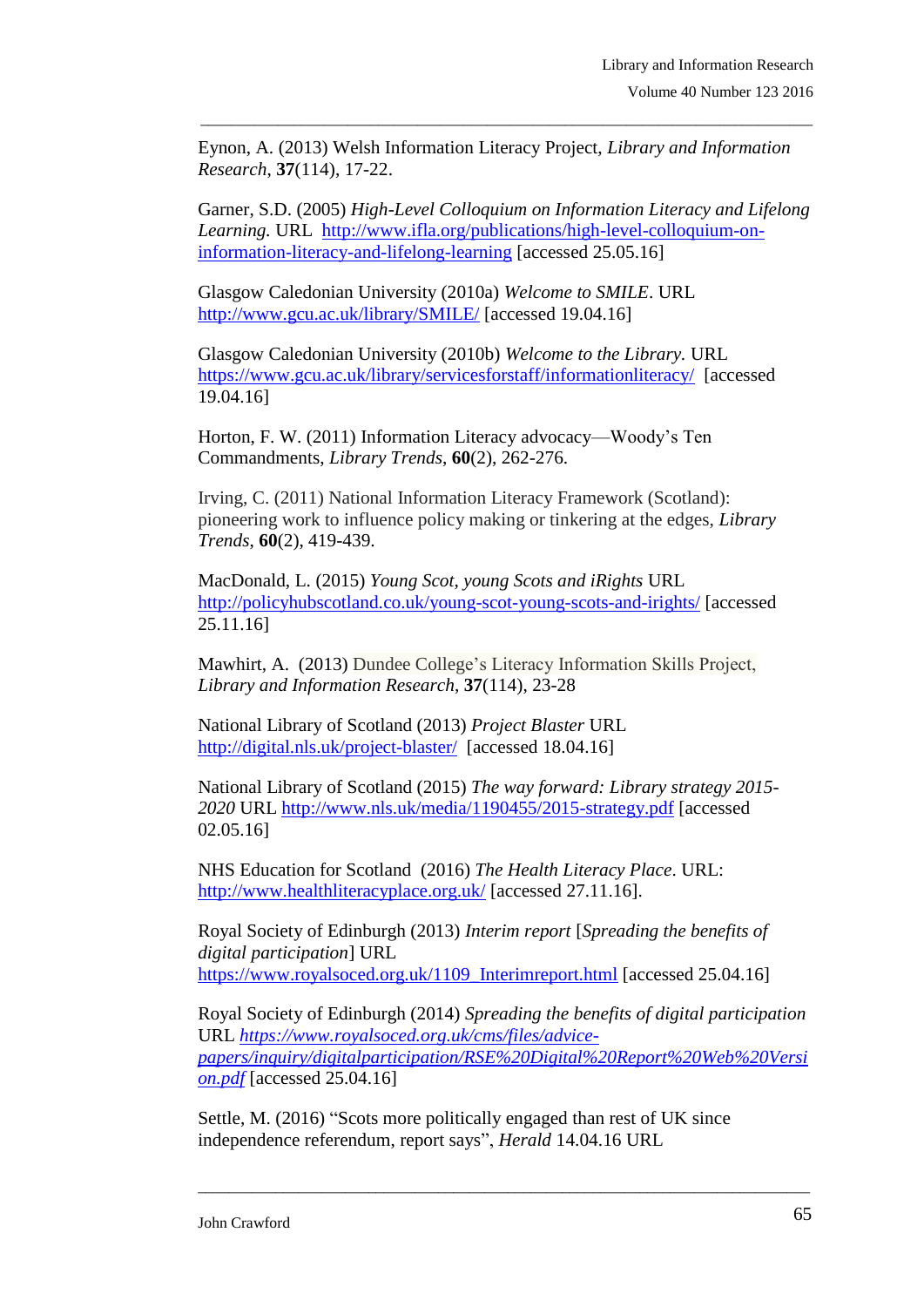[http://www.heraldscotland.com/news/14425238.Scots\\_more\\_politically\\_engaged](http://www.heraldscotland.com/news/14425238.Scots_more_politically_engaged_than_rest_of_UK_since_independence_referendum__report_says/) than rest of UK since independence referendum report says/ [accessed] 03.06.16]

\_\_\_\_\_\_\_\_\_\_\_\_\_\_\_\_\_\_\_\_\_\_\_\_\_\_\_\_\_\_\_\_\_\_\_\_\_\_\_\_\_\_\_\_\_\_\_\_\_\_\_\_\_\_\_\_\_\_\_\_\_\_\_\_\_\_\_\_\_\_\_\_\_\_\_\_\_\_\_

Scottish Council for Voluntary Organisation (2016) *Our Projects* URL <http://digital.scvo.org.uk/participation/projects/> [accessed 25.05.16].

Scottish Government (2014a) Making it easy. *A Health Literacy Plan for Scotland*. URL:<http://www.gov.scot/Publications/2014/06/9850/5> [accessed 27.11.16]

Scottish Government (2014b) *Digital Participation: A National Framework for Local Action* URL<http://www.gov.scot/Resource/0044/00448804.pdf> [accessed 02.05.16]

Scottish Government (2015a) *A stronger Scotland: the Government's programme for Scotland, 2015-16* URL<http://www.gov.scot/Resource/0048/00484439.pdf> [accessed 25.04.16]

Scottish Government (2015b) *Smarter strategic objective* URL <http://www.gov.scot/About/Performance/scotPerforms/objectives/smarter> [accessed 21.05.16]

Scottish Government (2015c) *Healthier strategic objective* URL <http://www.gov.scot/About/Performance/scotPerforms/objectives/healthier> [accessed 21.05.16]

Scottish Government (2015d) *Wealthier and fairer strategic objective* URL [http://www.gov.scot/About/Performance/scotPerforms/objectives/wealthierAndFa](http://www.gov.scot/About/Performance/scotPerforms/objectives/wealthierAndFairer) [irer](http://www.gov.scot/About/Performance/scotPerforms/objectives/wealthierAndFairer) [accessed 21.05.16]

Scottish Government (2016a) *National Indicator: Use of the Internet* URL <http://www.gov.scot/About/Performance/scotPerforms/indicator/internet> [accessed 25.11.16]

Scottish Government (2016b) *Putting people at the heart of Digital Public Services* URL: [https://blogs.gov.scot/digital/2016/05/12/putting-people-at-the](https://blogs.gov.scot/digital/2016/05/12/putting-people-at-the-heart-of-digital-public-services/)[heart-of-digital-public-services/](https://blogs.gov.scot/digital/2016/05/12/putting-people-at-the-heart-of-digital-public-services/) [accessed 27.11.16].

Scottish Information Literacy Project (2013) *The Right Information: Information Skills for a 21st Century Scotland.* URL:<http://www.therightinformation.org/> [accessed 27.11.16].

Scottish Library and Information Council (2015a) *How good is our public library service? A Public Library Improvement Model for Scotland.* URL [http://scottishlibraries.org/wp-](http://scottishlibraries.org/wp-content/uploads/2015/05/SLIC_How_Good_Is_Our_Public_Library_WEB.pdf)

[content/uploads/2015/05/SLIC\\_How\\_Good\\_Is\\_Our\\_Public\\_Library\\_WEB.pdf](http://scottishlibraries.org/wp-content/uploads/2015/05/SLIC_How_Good_Is_Our_Public_Library_WEB.pdf) [accessed 18.04.16]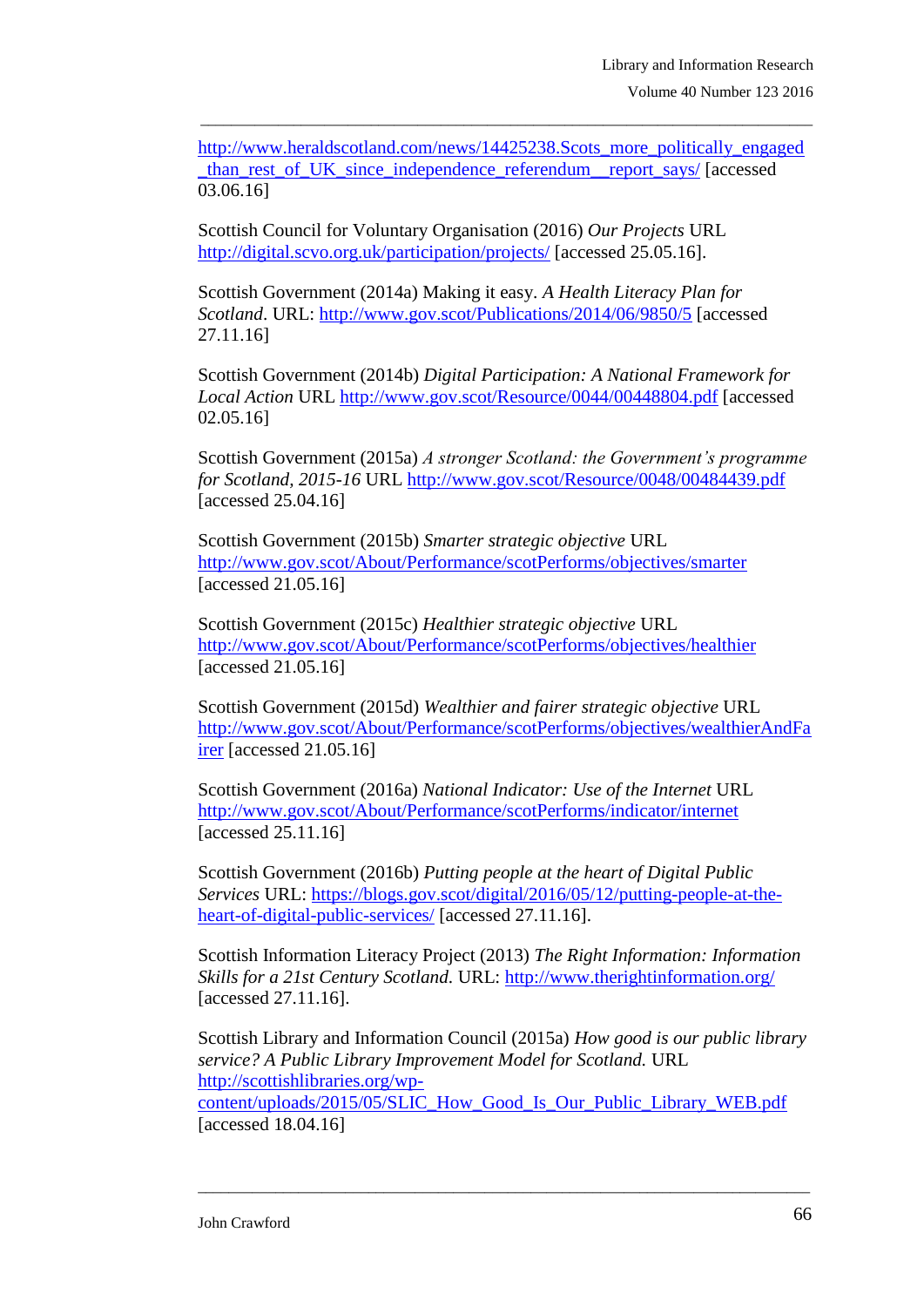Scottish Library and Information Council (2015b) *Ambition & Opportunity A Strategy for Public Libraries in Scotland 2015-2020*. URL <http://scottishlibraries.org/wp-content/uploads/2015/01/Strategy.pdf> [accessed 25.04.16]

\_\_\_\_\_\_\_\_\_\_\_\_\_\_\_\_\_\_\_\_\_\_\_\_\_\_\_\_\_\_\_\_\_\_\_\_\_\_\_\_\_\_\_\_\_\_\_\_\_\_\_\_\_\_\_\_\_\_\_\_\_\_\_\_\_\_\_\_\_\_\_\_\_\_\_\_\_\_\_

Scottish Library and Information Council (2016) *The Right Information: Information Skills for a 21st Century Scotland* URL <http://www.therightinformation.org/> [accessed 18.04.16]

Scottish Recovery Network (2014) *Find local support with online ALISS tool.*  URL<http://www.scottishrecovery.net/find-local-support-with-aliss-online-tool/> [accessed 02.06.16]

Smith, L. (2014) "Critical Information Literacy for the Development of Political Agency". IFLA WLIC 2014 Information Literacy Satellite, August 2014.

Smith, L. (2013) Critical information literacy instruction for the development of political agency, *Journal of Information Literacy*, **7**(2) 15-32

UK Government (2013) *Government Digital Strategy: December 2013*. URL: [https://www.gov.uk/government/publications/government-digital](https://www.gov.uk/government/publications/government-digital-strategy/government-digital-strategy)[strategy/government-digital-strategy](https://www.gov.uk/government/publications/government-digital-strategy/government-digital-strategy) [accessed 27.11.16].

UNICEF (2016) United *Nations Convention on the Rights of the Child* URL <http://www.unicef.org.uk/UNICEFs-Work/UN-Convention/> [accessed 20.07.16]

University of Edinburgh (2015) *Political discussion crucial in classroom, study suggests.* URL<http://www.ed.ac.uk/news/2015/politicalissuesintheclassroom> [accessed 25.11.16]

Whitworth, A. (2011) Empowerment or instrumental progressivism? Analyzing information literacy policies, *Library Trends*, **60**(2) 312 – 337.

Young Scot (2016) *Scotland's young people stand up for their digital rights.* URL [http://www.youngscot.net/scotlands-young-people-stand-up-for-their-digital](http://www.youngscot.net/scotlands-young-people-stand-up-for-their-digital-rights/)[rights/](http://www.youngscot.net/scotlands-young-people-stand-up-for-their-digital-rights/) [accessed 25.11.16]

\_\_\_\_\_\_\_\_\_\_\_\_\_\_\_\_\_\_\_\_\_\_\_\_\_\_\_\_\_\_\_

### **Acknowledgement**

Thanks to Young Scot staff for information supplied

### **Open access and copyright**

*Library and Information Research* is an open access journal. A freely available copy of this paper may be downloaded from the journal's website: [http://www.lirgjournal.org.uk.](http://www.lirgjournal.org.uk/)